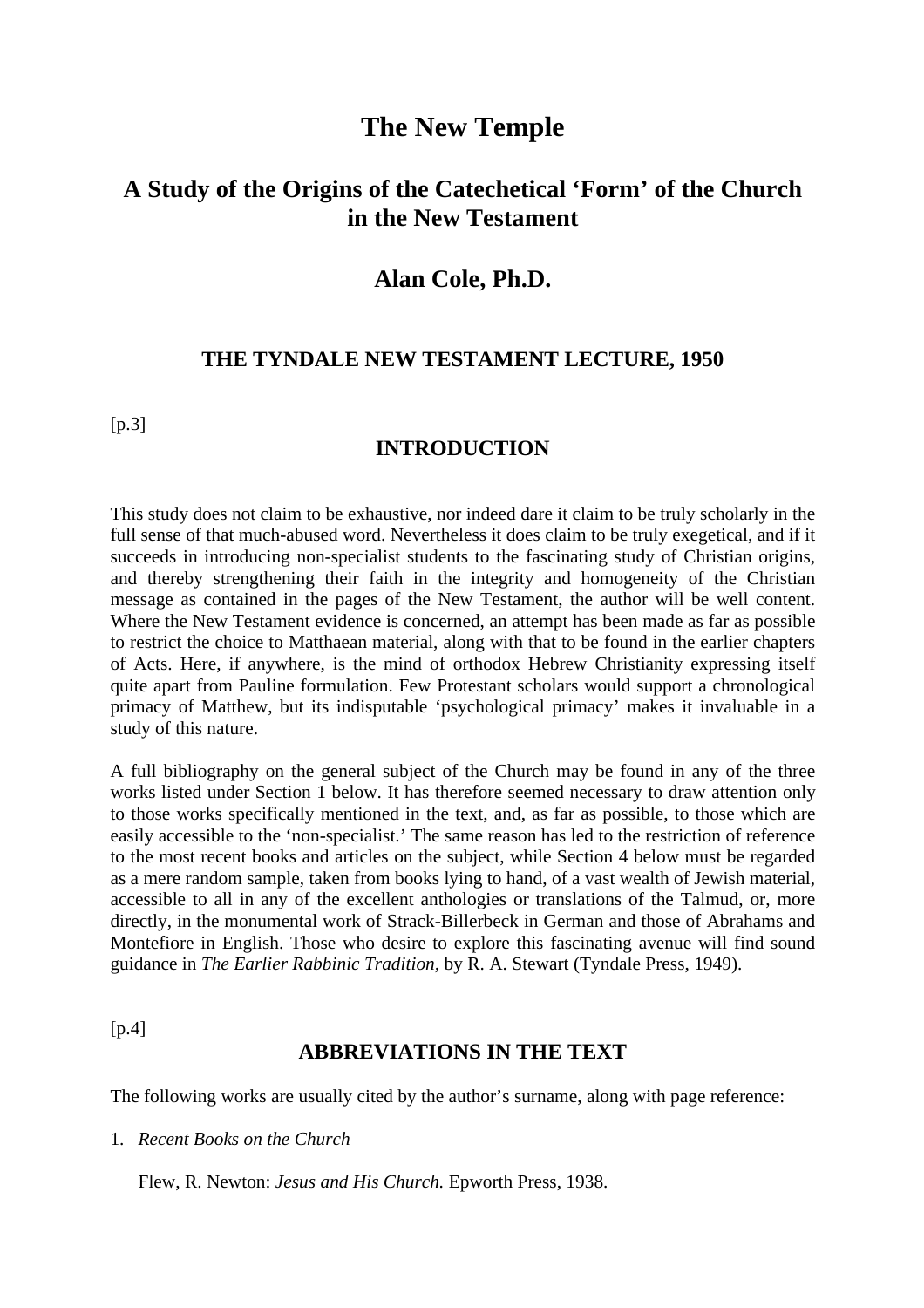Johnston, G.: *The Church in the New Testament,* C.U.P., 1943. Schmidt, K. L.: *The Church.* Black, English translation, 1950.

2. *Recent Articles in Periodicals*

Campbell, J. Y.: In the *Journal of Theological Studies,* 1948. pp. 130-142, for the meaning of the word *Ecclesia.*

Manson, T. W.: In the *John Rylands Bulletin.* Vol. 32, No. 2, March 1950; article, 'Son of Man.'

Moule, C. F. D.: *Journal of Theological Studies.* April 1950; article, 'Sanctuary and Sacrifice in the Church of the New Testament.'

3. *On the First Gospel*

Kilpatrick, G. D.: *The Origins of the Gospel according to St. Matthew.* O.U.P., 1946. McNeile, A. H.: *The Gospel according to St. Matthew.* Macmillan, 1915.

4 *Selection of Illustrative Jewish Material*

*Aboth, Pirke: Sayings of the Fathers.* Edited by J. H. Hertz, London, 1942 (with translation).

Edersheim, A.: *Life and Times of Jesus the Messiah.* Longman, 1906.

Herschon, P. I.: *Genesis with a Talmudic Commentary.* Bagster, 1883.

Marshall, J. T.: *Manual of the Aramaic Language of the Palestinian Talmud.* Brill (Leyden), 1929. (Texts, with Translation.)

Mauro, P.: *The Hope of Israel.* Boston, Mass., 1929.

*Mishnah.* Translation by H. Danby. O.U.P., 1933.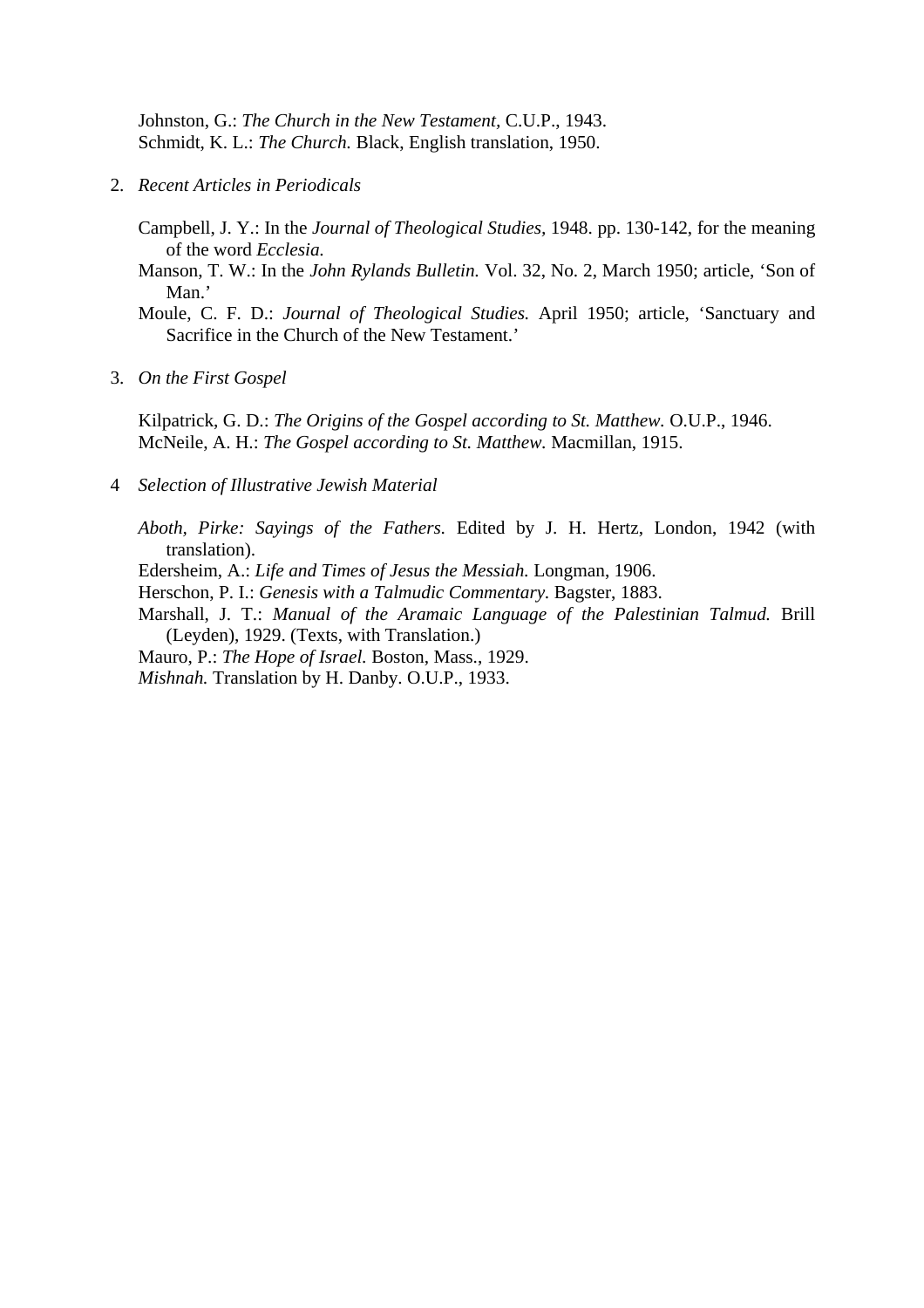# **THE NEW TEMPLE**

## **CHAPTER I**

'This fellow said, I am able to destroy the Temple of God, and build it in three days.' Such was the accusation of the two final witnesses at the trial of Christ, but what did the charge mean? Well might the High Priest ask 'Answerest thou nothing? What is it which these witness against thee?' But Jesus held His peace (Mt. xxvi. 61-63). Why did Christ hold His peace? And what lay behind the charge? In this paper the contention will be made that the accusation as given in the Synoptic account was, in part at least, true, true at a far deeper level than either false witnesses or Jewish authorities realized, and that such an accusation necessitates both the Saying and Interpretation given in Jn. ii. 19-22, to account for its origin and persistence.

The first Evangelist is insistent on the point that High Priests and Council are hunting for evidence that will be sufficient to condemn Christ to death (Mt. xxvi. 59), but are unable to secure this (Mt. xxvi. 60), in spite of the fact that many witnesses are deliberately suborned. From the phrasing of verse 60—where the R.V. should be contrasted with the A.V.—it is not absolutely clear whether the two witnesses last mentioned are considered as coming under the same category as the rest or not. True, a careless reading of the passage might suggest that they too are 'false witnesses,' but a more careful inspection shows that the R.V. (with excellent manuscript authority) does not directly charge these two with falsehood. The slight elaboration in the *Textus Receptus,* which makes all the difference to the sense, is just the sort of explanatory note to be expected from a harmonizing scribe. Thus we may well expect to find a certain amount of truth in this charge, at least in the eyes of the first Evangelist, however distorted it may have been. At all events, there must have been some Saying of

### [p.6]

 $\overline{a}$ 

Jesus which lent colour to such an accusation, or why choose it in preference to any other fictitious count? $1$ 

It seems plain that the Evangelist attaches some peculiar importance to this final count, both from the fact that he instances it alone by name, while making general reference to many other items, and from the fact that it alone he does not specifically designate as false. Mk. xiv. 56-59 will be considered below. Here, it is enough to say that, while the statement there could be dismissed as a mere generalization, it seems fairer to take it as showing that the charge, at least in the sense in which it was understood, if not in the form in which it was given, was untrue. It seems equally plain that the reference to the Destruction of the Temple had a peculiar importance in the eyes of the High Priest, to judge from his immediate and exasperated outburst.

<sup>1</sup> See Tischendorf, ed. 1869, p. 188, for Origen's remark *'non arbitreris Matthaeum duos hos testes sine causa falsos dixisse, cum vera viderentur esse testimonia eoruin cx eo quod ex~onit Johannes Christum dixisse,'* showing that while he knew the disputed reading he also saw the cogency of the above point, and the connection with the Johannine saying.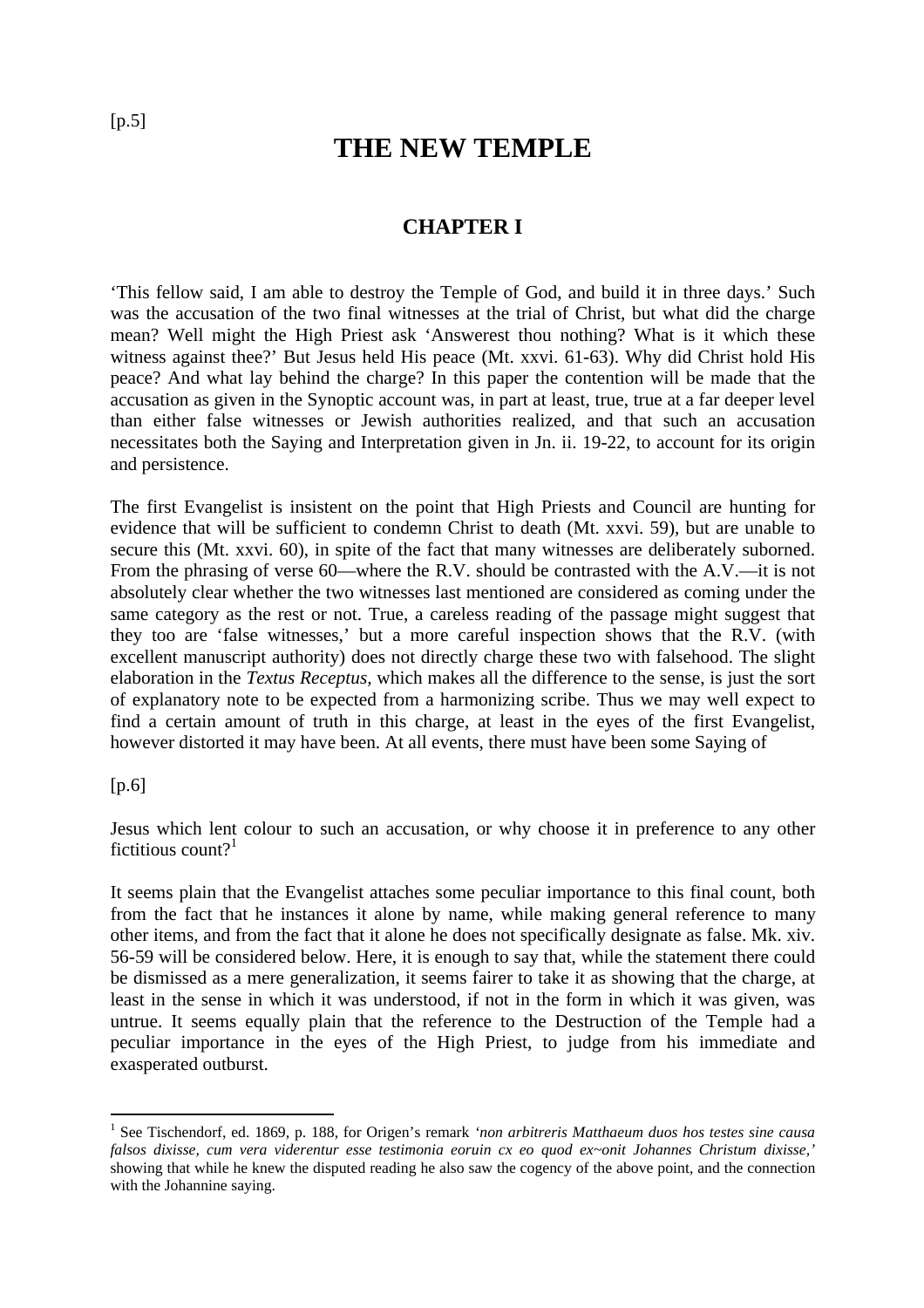Of course, this outburst might be explicable by assuming the Temple-accusation in itself to have been merely the culmination of a long series of charges against Christ of opposition to the faith and practice of Israel, to none of which He answered in court. For instance, in view of the stress in the Gospels on the question of Sabbath-observance as a major cleavage with the Pharisees, it is extremely likely that the charge of Sabbath-breaking was brought against the Lord at His trial. This is all the more likely since, in the Synoptists, 'Temple' and 'Sabbath' are closely linked, and it was because of the Lord's peculiar position *vis-à-vis* the Temple that He claimed such liberties in dealing with the Sabbath. This will be discussed below; but reference may be made here to the Sabbath-healing controversy in Mt. xii. 10-14, which is the point of time, according to the first Evangelist, at which the Jewish leaders first definitely decide on the Lord's death.

By Mosaic authority, a breach of the Sabbath Law was

[p.7]

punishable by death (Nu. xv. 32-36). It must therefore be either that, on some technical point of Rabbinic law, the Lord could not be found guilty, or that, albeit grudgingly, the religious leaders admitted the cogency of the Lord's general argument. This was at least subsequently recognized by the Rabbis, as can be seen from the numerous 'provisions of mercy' in the Mishnah tractates 'Shabbath' and 'Erubin,' strange as some of them may seem to the modern reader.<sup>2</sup> The problem of how to condemn Him was peculiarly acute—particularly on a charge of breaking the law, as was their goal—in view of His insistence to the last, not only in private but in public teaching, on the duty of strict obedience to the Mosaic code, and equally firm insistence that His treatment of Sabbath customs, cavalier though it might seem, was but observance of the Sabbath Law. Nay, more, He claimed that here, as at all other points, He was not destroying but fulfilling the Law. True, as regards the Sabbath the Lord claimed a peculiar position, the significance of which will be discussed below, since it stands in direct relation to the peculiar position also claimed by Him with reference to the Temple. Yet this position was certainly neither seen nor allowed by the Rabbis; therefore the obvious conclusion remains that, for all His deeds of mercy on the Sabbath (Mt. xii. 10-13), and for all the actions dictated by need that took place therein (Mt. xii. 1-3), He could not be found ένοχος θανάτου 'guilty on a capital charge' (Mt. xxvi. 66) until the 'blasphemous' claim to be the Anointed, the Son of God (Mt. xxvi, 63, 64). He was not therefore considered to have broken the Torah by the Council at large, whatever the Pharisaic party may have held.

Especially in the first Gospel, stress has been laid on the Lord's acceptance of the Torah. Mt. v. 17 is, as it were, the keynote of His ministry—that His task is not to destroy, but to fulfil. Mt. xv contains His great defence against the Pharisees. To their accusation that His disciples are break-

 $[p.8]$ 

ing the 'Tradition of the Fathers,' He counters with the charge that this very Tradition, so often designed as a protective 'fence' (Aboth i. 1, etc.) for the Torah, itself annuls the Torah. Thus He might be regarded as a proto-'Karaite' or Jewish 'Puritan,' but not as a law-breaker. Mt. xxiii. 2, 3 is very significant as the preface to the last public discourse of the 'unlettered'

 $\overline{a}$ <sup>2</sup> Edersheim, L.T., 2. 57, footnote, gives an interesting citation from Maimonides. Indeed, his Appendix XVII, L.T. 2.777, gives a useful conspectus of Talmudic Sabbath Law.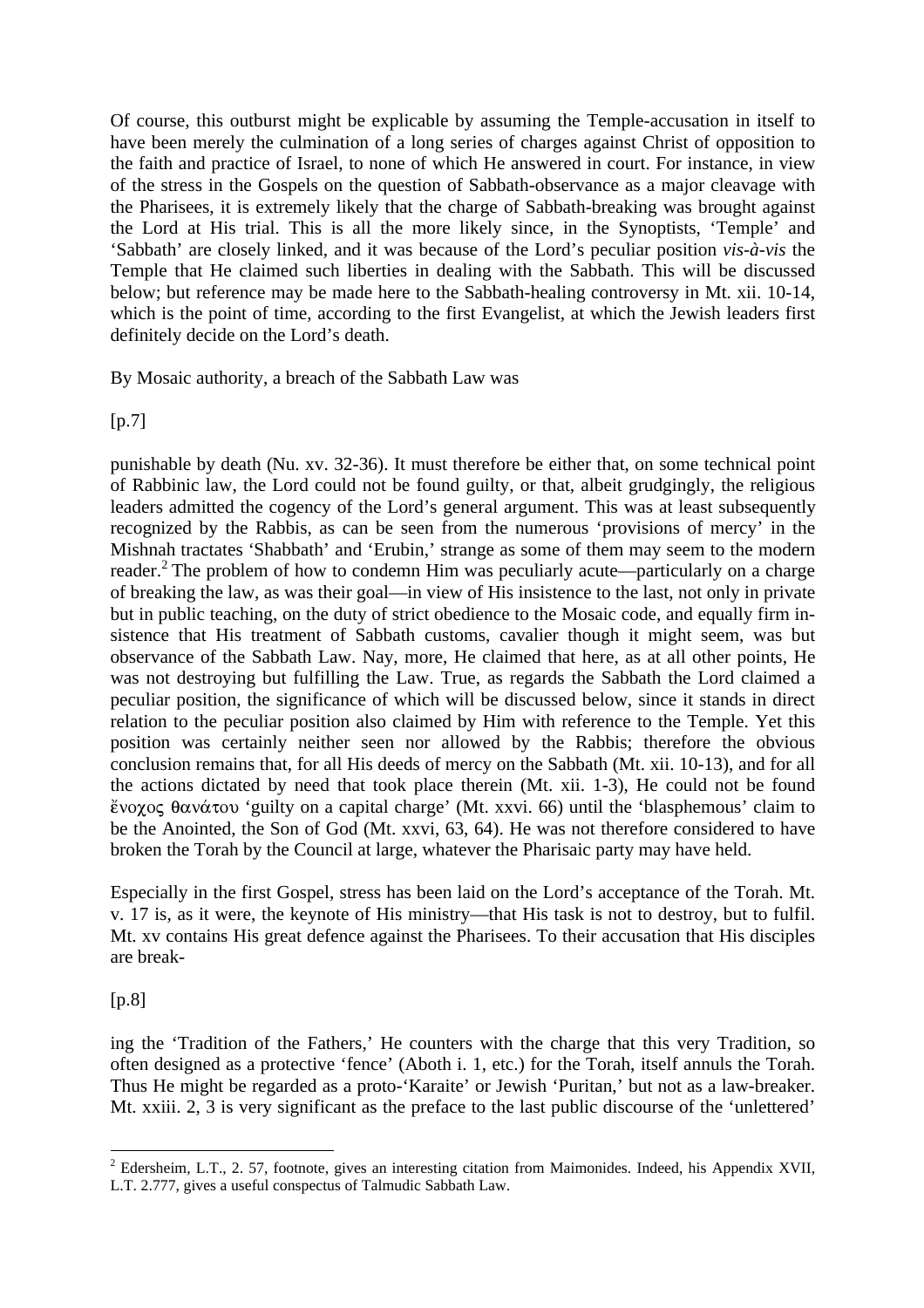Rabbi from Galilee (i.e. having attended no recognized Rabbinic 'School,' presumably), delivered, it appears from Mt. xxiv. 1, in the environs of the Temple itself. 'The scribes and the Pharisees sit in Moses' seat: all therefore whatsoever they bid you observe, that observe and do.' True, the crowds are warned against copying the 'works' of scribe or Pharisee, but this is purely because 'they say, and do not' (verse 3)—a criticism compatible with the strictest Judaic orthodoxy.

It seems clear from the Synoptic evidence that the charge which the Jewish leaders were anxious to establish against the Lord was one of 'contempt of court' towards Temple and Torah, by a denial of their respective authority. That the first Evangelist sees no truth in the charge of disrespect towards the Torah is shown not only by his brief dismissal of any such accusations collectively as 'false witness' at the trial scene, but. also by his constant stress throughout the Gospel on Christ's obedience to the Law and acceptance of its validity. The thoroughly Jewish nature of the material in the Matthaean ' Sermon on the Mount' in chapters v-vii is a good illustration of this stress. But the other point, that concerned with the Lord's attitude to the Temple, is more delicate, and Matthew is careful not to dismiss the charge so summarily, although in itself it can scarcely have been one from which a death penalty could normally result.

Yet attitude to Temple and Torah cannot be fundamentally distinguished. This is well shown in Mt. xii, where the close psychological link existing for the Jewish mind between Temple and Torah, and especially between Temple and Sabbath, is shown. The opening eight verses of this chapter will repay careful examination, especially in their

### [p.9]

Matthaean form. The Lord's disciples are charged with a multiple breach of the Sabbath Law by their pulling, husking and eating of standing corn on the Sabbath. He, as their acknowledged Rabbi, and as actually in their company when the offence takes place, is held responsible, and is asked for a 'precedent' or 'Scripture' justifying such a breach. The Lord, in brief, justifies His disciples' action by the overmastering 'rule of need.' But He does not quote an instance of Sabbath-violation from the Old Testament to support His position. Instead, He quotes an instance of the apparent violation of a similar ceremonial law having reference to the House of God, when David committed virtual sacrilege by eating (and even giving his troops to eat of) the hallowed Presentation Bread! The common point between this story and the action in question of the Lord's disciples in the cornfields is the 'not lawful' repeated in verse 4 from the indignant charge of verse 2. Presumably the argument is *a priori.* If the religious leaders can allow a major breach of the ceremonial code (for is not Temple greater than Torah?) they must perforce condone a minor, by the law of 'heavy and light,' ומד, הל (*qal w<sup>e</sup>chomer*), as the Rabbis said. So much lies patent on the surface: but it does not seem far-fetched to see a deliberate reason in the choice of this particular instance by the Lord to justify and explain His attitude to the Sabbath. The sole justification that He will give to defend His Sabbath-claim is a greater claim still. It is because of His position *vis-à-vis* the Temple that He justifies His position with reference to the Sabbath. Here are the first rumblings of the coming storm that lead, in verse 14 below, to the Pharisaic decision that He must die.

Lest this seem fanciful, the Matthaean context below makes explicit what has been hitherto implicit: for in Mt. xii. 6 the crescendo continues. David's action, in eating 'Presentation Bread,' is condoned in Scripture, but a greater breach still is actually commanded. The story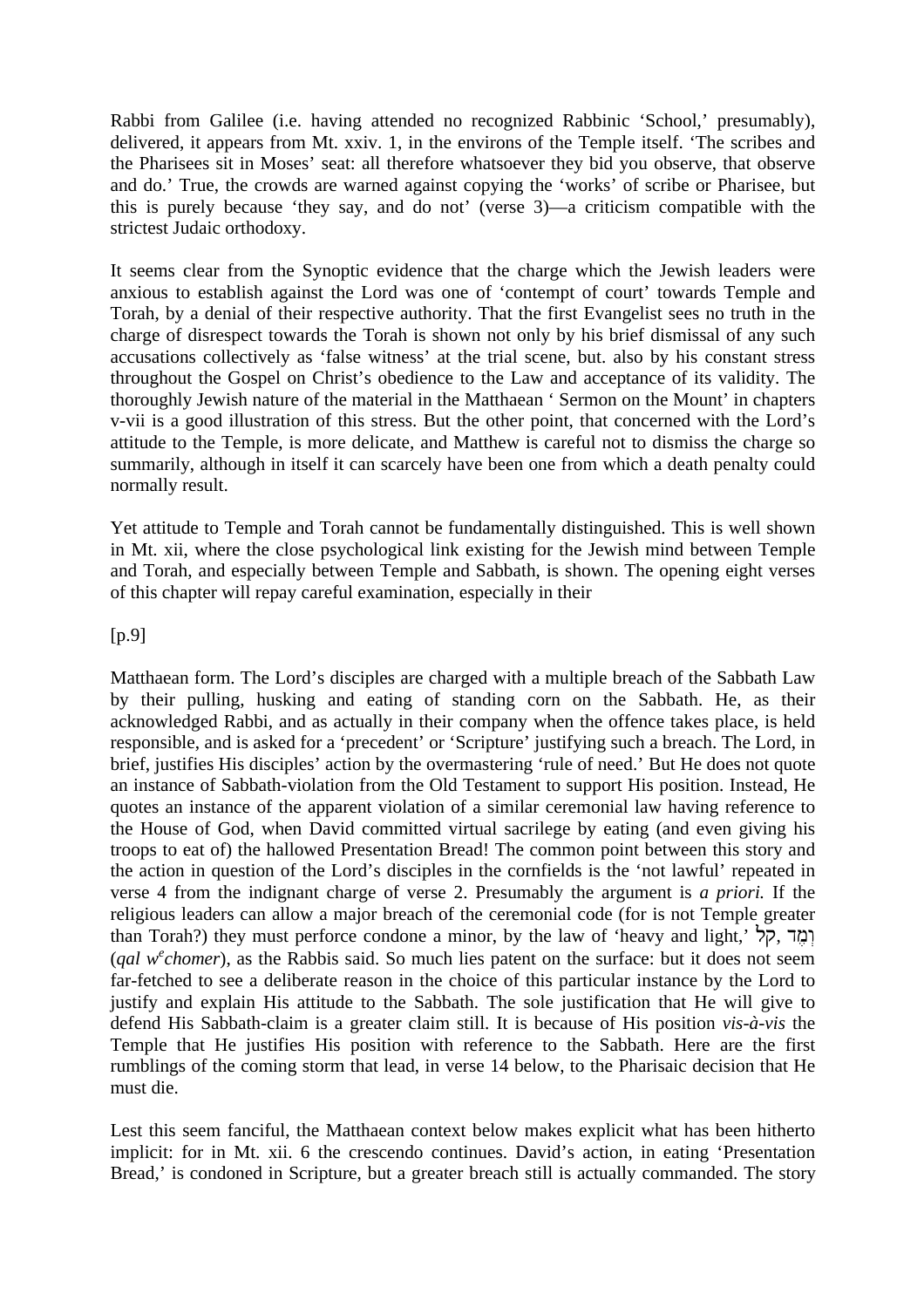of David is only from the 'Former Prophets' (1 Sa. xxi. 6 *et seq.),* but this is in the 'Law' itself (Nu. xxviii, 9, 10—

 $[p.10]$ 

 $\dot{\epsilon}$   $\rm{v}$   $\rm{r}$  $\rm{\dot{\omega}}$   $\rm{v}$  must surely be a deliberate stress here). 'On the Sabbath day the priests in the Temple profane the Sabbath, and are blameless': so says verse 5, and so, perforce, agreed Rabbis and all orthodox Jews. Here, the accepted Jewish argument was that the service of the Temple justified the 'breach.' At once comes the Lord's rejoinder. If the mere claims of the Temple have a validity greater that that of the ceremonial Torah (considered here in its particular aspect of Sabbath Law), then the whole question of a 'Sabbath-breaking' by Him is at once lifted to a new level, since  $\tau$   $\infty$   $\tilde{\tau}$   $\infty$   $\tilde{\tau}$  are  $\tilde{\tau}$  is  $\tilde{\tau}$  is  $\tilde{\tau}$  are  $\tilde{\tau}$  is  $\tilde{\tau}$  are  $\tilde{\tau}$  is  $\tilde{\tau}$  is  $\tilde{\tau}$  is  $\tilde{\tau}$  is  $\tilde{\tau}$  is  $\tilde{\tau}$  is  $\tilde{\tau}$  is the Temple is here' (where the idiomatic use of the neuter need not be pressed, as will be pointed out below).

This Saying is peculiar to the first Gospel, and all the more remarkable in view of the strongly Jewish nature of the document, as stressed above. Such a Saying, familiar to the modern reader, must have sent a thrill of horror through a Jewish audience. Before examining the phrase itself, however, it will be well to see its context. In verse 7, immediately below, is quoted (from Hos. vi. 6) 'I desire mercy and not sacrifice'—whose meaning may perhaps be 'Targumized' as 'What I look for is loving response, and not ritual obedience.' Thus the Saying comes in the context of a trenchant attack on the 'outwardness' of the prevalent ritual system, an attack very frequent in the Prophets of the Old Covenant—so trenchant there that at times it might seem to the casual reader as if the whole Temple System itself, and not just its abuses, was being roundly condemned. (See, e.g., Am. v. 21.) Coupled with this attack is the claim in verse 8 that the Son of Man is 'lord of the Sabbath.' What does this claim mean?

It is not possible in a study of this length to plunge into attractive by-paths, and discuss at length the Synoptic meaning of 'Son of Man': in any case it is an old 'crux' with scholars, and little would be gained thereby. At the risk of seeming arbitrary, the position is adopted there that, from the first, when used in relation to the Sabbath controversy, the term was ambiguous. In the Marcan parallel, when found in a context such as 'the Sabbath was made for

### $[p.11]$

man and not man for the Sabbath' (Mk. ii. 27), the phrase must surely have been used in the generalizing sense of 'mankind.' Even if with Manson (*loc. cit.*) the text be emended to 'the Sabbath... for the *Son* of Man,' this seems true. So, presumably, the Pharisees would always understand it, for they could scarcely be expected to grasp the 'nuance' of a name known only to the chosen few, and possibly not even to them until after Caesarea Philippi (Mt. xvi. 13). This would be quite sufficient to account for the Pharisaic rage at Jesus as a 'Sabbathbreaker.' It was not as yet, in their eyes, that He set Himself above the Sabbath, but that He set mankind as such above it, which must have seemed intolerable.

But it would be extremely foolish to insist on a purely 'generic' interpretation of 'Son of Man' in every case. However the Pharisees may have understood the phrase, it is perfectly clear that the first Evangelist in this context intends it 'personally,' as a title of Christ, as it must surely be taken in at least some cases elsewhere, especially when on His own lips. This becomes clear by a comparison of the passage with the different wording of the corresponding section in Mk. ii. 23-28.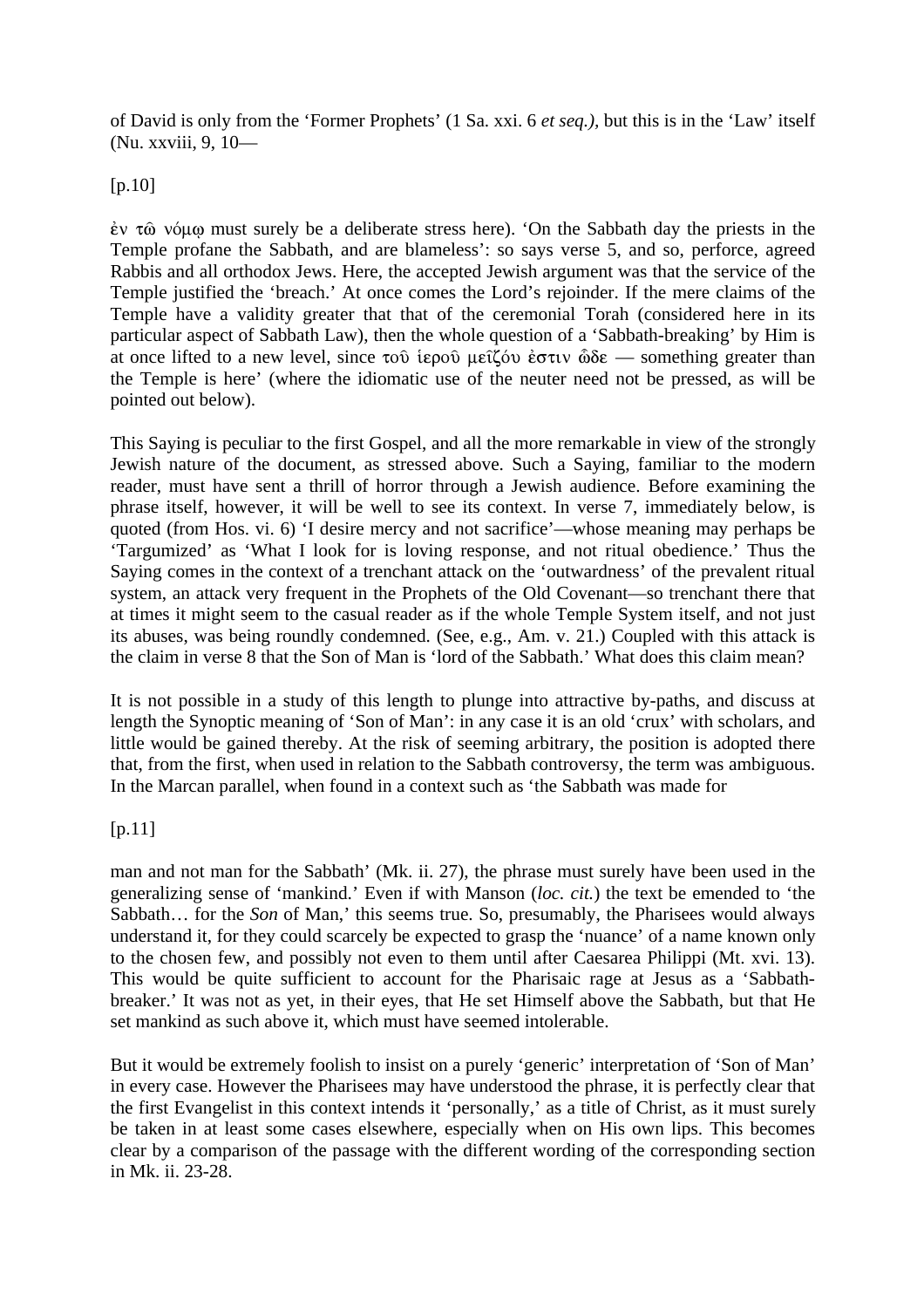In any event, it is well to remember that, even where the primary reference is to mankind generically, this can never be the exhaustive reference, to the exclusion of the personal interpretation. Anything true of mankind generically is doubly true of Him, the representative man (*peccato excepto,* of course, for He is the archetype of ideal, unfallen mankind). In some Synoptic contexts, it is perhaps arguable that it is only by such a process of 'narrowing-clown' that 'Son of Man' can be made to refer personally to Christ at all, but this does not seem so in Matthew. The first Evangelist, alone among the Synoptists, deliberately brings verses 7 and 8 into collocation with verse 6—the Son of Man is 'lord of the Sabbath.' Further, His claim to 'lordship' is *a priori,* since 'here is something greater than the Temple.'

Can the neuter in this last phrase be 'personalized'? If the force of the neuter 'something greater' were to be

[p.12]

pressed, it would be tempting to take this as a reference to the concrete whole made by the Lord and His disciples, and see this as the embryonic Church, the 'something' greater than the Temple. An undertone of this should not be ruled out, in view of the Matthaean stress on the  $\epsilon$ KK $\lambda$ ησία in xvi. 18 and xviii. 17: but these are troubled waters, and have in any case been recently explored by scholars like Flew and K. L. Schmidt and Johnston. Such a 'corporate' exegesis cannot, however, be either exhaustive or exclusive, in view of the precisely similar forms of expression in verses 41 and 42 below. Here the R.V. margin is wisely but perhaps pedantically ambiguous. It translates the neuter by *'more* than Jonah is here' and *'more* than Solomon is here' respectively, without committing itself to the personal interpretation involved in the familiar *'a greater* than Jonah,' etc., of the A.V. Yet here, in view of the strictly 'personal' nature of the context, it is hard to see how the comparison can be taken otherwise than as inferring a direct personal reference to the Lord. The neuter, then, will be simply idiomatic in all three cases. Again, supporting this 'personal interpretation,' in verse 40 immediately above, the allusion to the 'Son of Man,' who is to be 'three days and three nights in the heart of the earth,' can scarcely be taken as other than a direct 'individual' reference to the Lord, whatever wider meaning may be attached to the expression elsewhere in the Synoptists. But see again Manson (*loc. cit.),* who argues powerfully for a 'collective' meaning for 'Son of Man' in Mt. xii. 8, which he interprets as ' Jesus and His disciples.' This might support a similar 'collective' meaning for the neuter in xii. 6 and even elsewhere.

Granted, then, the personal nature of the reference in verses 41 and 42, and, therefore, by analogy, of that in verse 6, the question remains to be asked, Why is Christ 'greater than the Temple'? There can be only one all-embracing answer. It is because God's presence is more manifest in Him than in the Temple. On Him, not on the Temple, now rests the Shekinah, as later Judaism was to see it rest-

 $[p.13]$ 

ing on those who studied Torah.<sup>3</sup> The Temple is no longer seen as God's localized dwellingplace, but simply as the 'House of Prayer' (Mt. xxi. 13). Yet if this be so, the whole rationale of the ritual system and temple cultus is no more. The Lord Himself is the true Temple, or

 $\overline{a}$  $3$  See the Mishnah, tractate 'Aboth,' iii, 3, for the famous dictate of Rabbi Hananiah.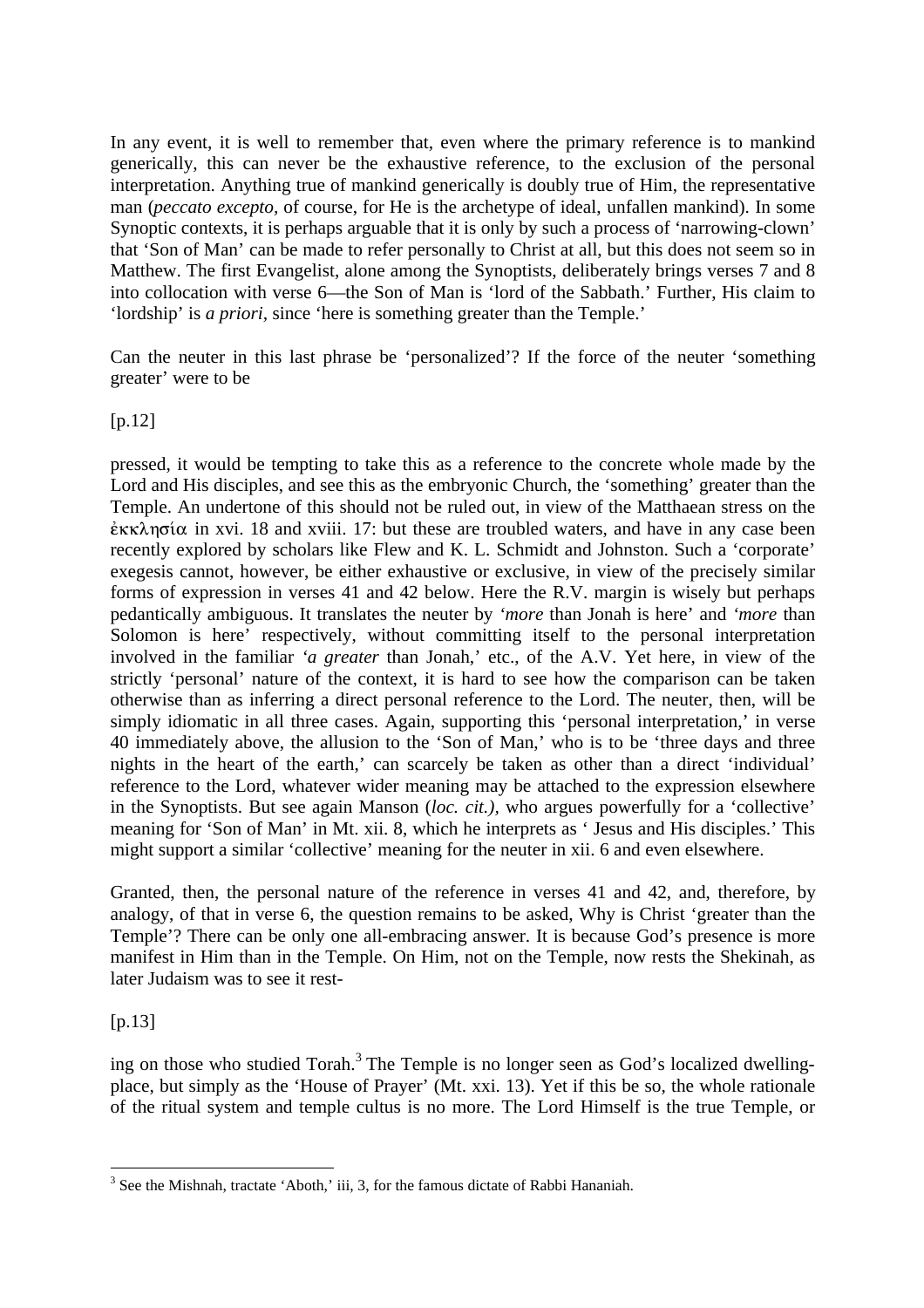rather 'Tabernacle,' Meeting-Tent; He is the Word of God 'under canvas' (Jn. i. 14). It is on these grounds that He claims authority over the Sabbath.

More, He claims that it is thus His peculiar right and privilege to do deeds of mercy on the Sabbath day.<sup>4</sup> Luke sees a peculiar fitness in the healing of Israelites upon this day by Him (Lk. xiii. 16). Just as the Temple, *quâ* God's House, is 'lord' of the Sabbath, so the Messiah, *qud* God's dwelling place, is the Sabbath's lord. He has, as it were, a peculiar right to the Sabbath. Thus the Sabbath controversy is not merely an isolated struggle against one aspect of Jewish legalism, nor was it by chance that the Lord challenged Pharisaic Judaism on this point rather than another. The whole doctrine of the manner of God's presence amid His people is ultimately at stake.<sup>5</sup>

The rest of chapter xii of Matthew shows the virtual impossibility of isolating one strand of Biblical truth from the complex skein in which all are ravelled. True, verses 9-13 give an immediate test of the application of the principle of the Son of Man's 'Lordship' (perhaps better translated as 'authority, precedence, overriding claims') over the Sabbath in the shape of a 'test case,' put forward by the Pharisees. The extent of their opposition is seen in verse 14: already His death has been determined. The account of the actual healing of the maimed man is restricted to what

[p.14]

 $\overline{a}$ 

amounts to a brief factual footnote to the narrative. So far, the same thread of thought is followed: but in verses 15 and 16 comes an almost imperceptible 'glide.' The healing of this man on the Sabbath leads to a more general reference to Christ's ministry of healing. This in its turn leads to a quotation from the very heart and core of the Servant-Songs as applicable to Jesus (Mt. xii. 18-21, corresponding to Is. xlii. 1-3).

Now the fact that it is in such a context that the first Evangelist sees this Old Testament 'testimonium' as meaningful and applicable to Christ is not without importance. The first part of verse 18 is an implicit claim that Jesus of Nazareth is Himself at that moment the true 'Remnant' of Israel, that in Him both corporate and individual interpretations of the 'Servant' portrayed by Isaiah are linked. This, in a context in which the Lord has claimed to be greater than the Temple, because God's presence rests peculiarly on Him, is most important to the argument below, but here it will suffice to call attention to the fact. Verse 18 bears out that it is indeed because the true Shekinah rests on Jesus that He is 'greater than the Temple.' Indeed, one of the points of similarity between the 'Servant' of the Isaiah-Songs and the living Jesus of Nazareth, and one of the 'proofs' to Matthew's mind that He indeed fulfils this prophecy, is His indwelling by the Spirit of God. ('I will put My Spirit upon him,' verse 18b).

Further, not only is there some 'corporate-individual' sense seen by Matthew in the claims of the Lord: not only is His indwelling by the Spirit characteristic of His Messiahship, but also this mysterious person 'will declare judgment to the Gentiles' (verse 18b, R.V.). This by itself might mean merely a vindication of Israel and proclamation of God's vengeance on the heathen, but verse 21 is more explicit: 'in His name shall the Gentiles trust.' It is God's plan

 $4^4$  Cf. His right to judgment, also 'because He is the Son of Man' (John v. 27).

<sup>&</sup>lt;sup>5</sup> Manson, as cited above, would interpret the 'Lordship' slightly differently; he sees the 'collective' Son of Man, that is, Jesus and His disciples, as 'engaged on a task whose requirements override those of the Sabbath laws.' This argument is certainly used in the Sabbath controversy, but it does not seem to exhaust the New Testament evidence.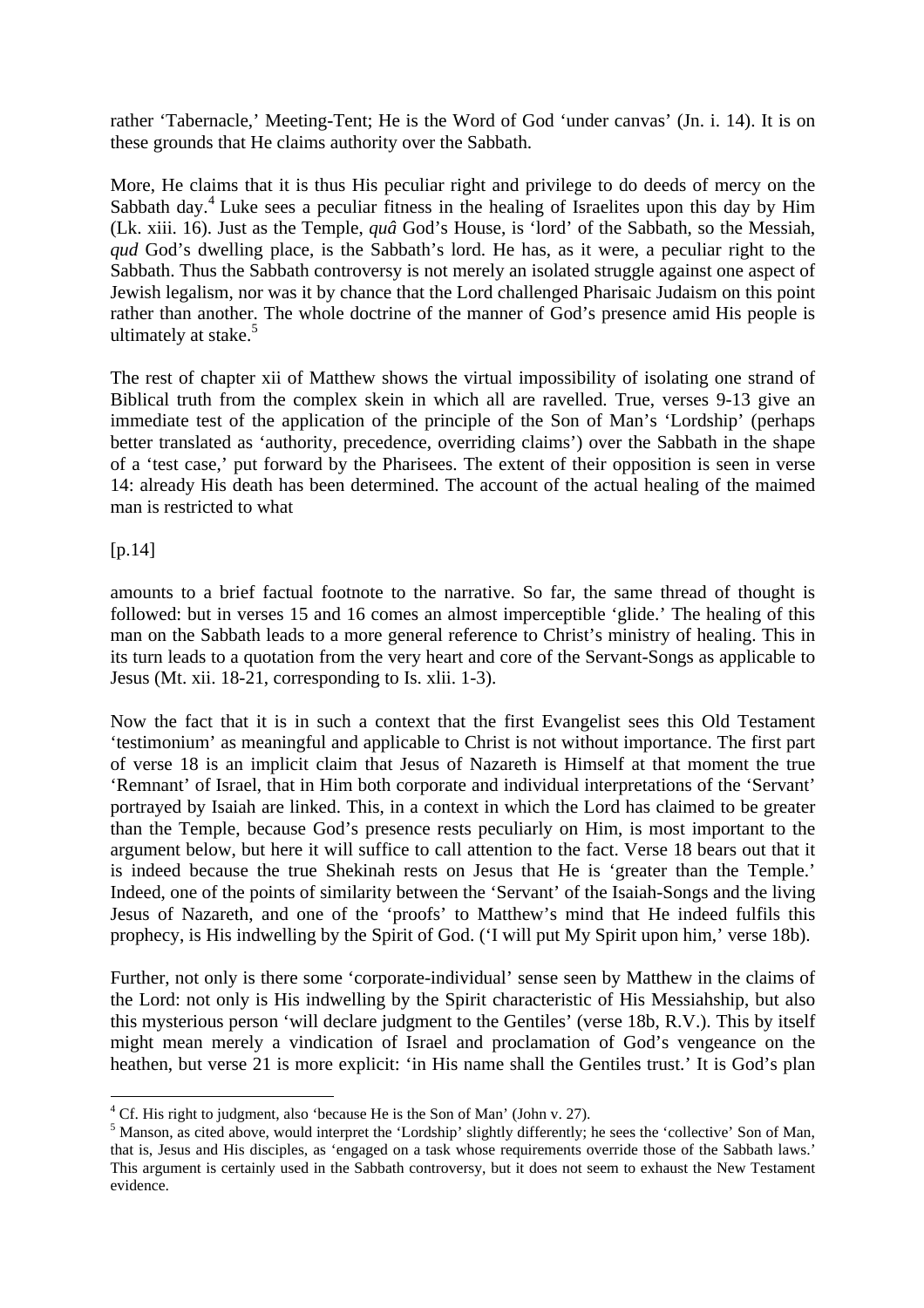to destroy the old exclusivism and broaden to worldwide limits the Remnant that has been so narrowed down. Thus while the primary reference of 'Son of Man' in Mt. xii. 8, for example, seems to have been personal, there may well have been a collective ' nuance,' at least to the Evan-

 $[p.15]$ 

gelist's mind writing *'post eventum.'* This would fit with Manson's view, as quoted above, but whether a 'corporate interpretation' is possible *before* the death and vindication of the 'Servant' is another question.

Now, of course, the application by the Lord of the 'Servant-Songs' to Himself as one of His favourite categories of self-explanation and 'terms of reference' (like 'Son of Man' and the whole Sacrificial analogy) is well known, but the importance of such an application in a context like this has not always been stressed. In Matthew, of all Gospels, the context and arrangement of incidents must be carefully considered—Matthew, the most thoroughly Jewish of all, whose very form was possibly suggested by the fivefold division of the Torah, who is meticulous to record the attitude of the Lord to Temple, Law and Customs. If, then, there is any significance, not only in the Matthaean choice of material but also in its grouping and arrangement, it is significant that in verse 23 there is the unrebuked suggestion by the 'common people,' the 'Am ha-Aretz,' that He is the 'Son of David'; for it had been foretold that David's Son should build the Temple, the task forbidden to David himself.<sup>6</sup> The Pharisees reject this 'popular' explanation of His obvious supernatural powers, and counter with the blasphemy of verse 24—the suggestion that He is no 'temple' of God's Shekinah, but demonpossessed. At once comes the strong answer of verse 28: this manifest presence of God in power, indwelling His new Tabernacle, is a very proof that the Kingdom has come.

Farther below still, in verse 38, comes another link with the last Jerusalem week, when 'scribes and Pharisees' ask for a sign.<sup>7</sup> It is not immediately clear from the context for what purpose the sign was sought—particularly as He had just been performing miracles of healing, as in verse 22— but presumably it was to justify His claim, implicit throughout this chapter, to be greater than Temple and

 $[p.16]$ 

Torah. If so, the sign is extremely appropriate, for the sole sign to be vouchsafed will be the acted parallel between the prophet Jonah and Himself. The Son of Man is to be, like Jonah, three days in darkness, and then, like Jonah, is to reappear as a sign and portent to the impenitent. It seems clear that it is the mysterious reappearance, not the mere absence for three days, that constitutes the 'sign.' This is implicit from the start, for, after all, the whole point of the Jonah-story lies in the fact that Jonah did *not* remain in the 'whale's belly.' Mt. xvii, after the Transfiguration, makes it explicit to the disciples, though it seems clear, both from the grief of the disciples in the Matthaean context and the explicit statement of Mk. ix. 32, that they still failed to grasp the full meaning of the 'sign.'

Before leaving this Jonah-context, a few final remarks should be made as to its meaning. First, it seems perverse to restrict with some scholars (e.g. McNeile) the actual 'sign' to the

 $\overline{a}$ <sup>6</sup> See 2 Sa. vii. 13—this temple-building by David's Son later became an important point in Christian Apologia, as will be mentioned below.

<sup>&</sup>lt;sup>7</sup> See Edersheim, L.T., 2. 68, 69, for Rabbinic parallels.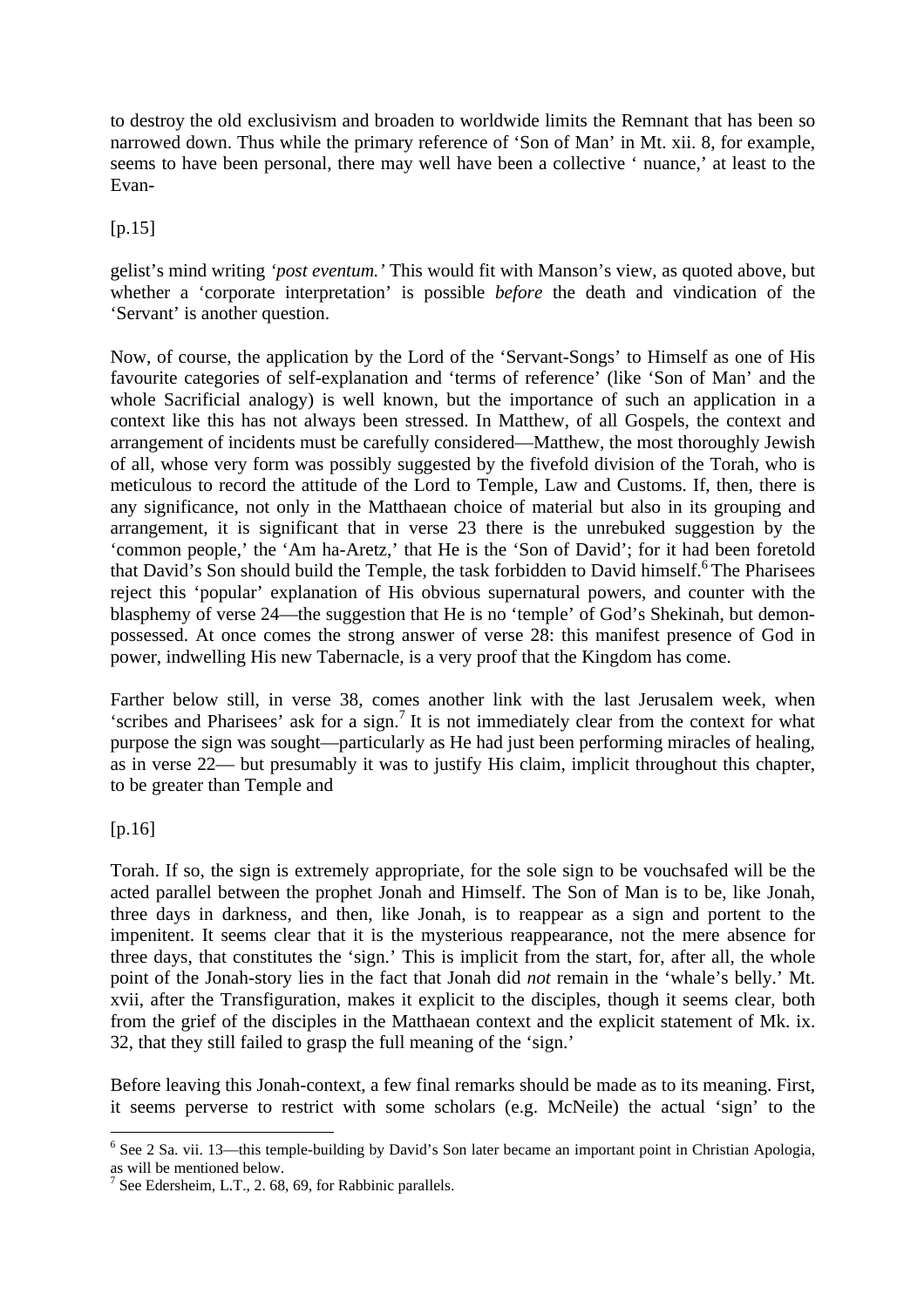'preaching of Jonah.' This would involve a rejection of the Matthaean saying, and a consequent false isolation of the third Gospel's version (Lk. xi. 29-32). Secondly, the nature of Jonah's mission is highly significant. He is the great Old Testament 'prophet to the Gentiles,' called initially to such a task by God, true; but uniquely constituted as such by his experience of virtual death and resurrection. Thirdly, and most significant of all, here, in a Temple-context, where the Lord has claimed to be Himself greater than the Temple, is the direct reference to the 'three days' and a tacit reference to 'rising again.' Is this the germ of the charge of the false witnesses at the trial of Christ? If so, perhaps they had penetrated deeper than they knew with their blundering accusation. It may well be that they refer to no isolated Saying, but a consistent aspect of the teaching of Jesus. Fourthly, by the claim to be 'a greater than Jonas' (verse 41), the Lord may well have meant not only One greater in person, which is obviously true, but also a greater in 'evidential value,' as it were in His capacity as a God-given 'sign' to men. Thus He may have meant to hint to His disciples that His 'reappearance' would be an even more

 $[p.17]$ 

startling proof of God's power than was that of Jonah. That they failed to understand the point of the reference is not extraordinary, in view of their failure to understand the meaning of His plain statements elsewhere on 'rising from the dead' (e.g. Mt. xvii. 23, etc.). Fifthly, while it was stigmatized above as perverse to *restrict* the force of the 'sign of Jonah' to Jonah's preaching, yet it is obvious both from Matthew and Luke that the preaching of the 'resurrected' Jonah is not just the ' backcloth' of the story, but an integral part of the Sign. If this be so, it is surely fair to see in the simile a hint not only of the Death and Resurrection of Christ, but also of the subsequent preaching of the Resurrection as an evidential 'sign,' as so frequently in Acts.

Even if it be admitted that, as early as Mt. xii, 'seed-thoughts' of the accusation may have already existed, yet during the closing weeks of the Lord's life must there not have been some Sayings which brought the subject again to the fore? Mt. xxiv. 1, 2 (with Synoptic parallels), containing the prophecy of the destruction of the material Temple, seems to have been delivered solely to disciples, not to the people at large. In any case, it contains neither any statement that the coming destruction is His work nor any prophecy that the Temple will rise again from its ruins. Possibly Mt. xxiii. 38, just above, might be interpreted as a veiled threat of coming doom for the Temple because of Jerusalem's crowning sin in rejecting the Christ— 'Behold, your *house* is left unto you desolate.' But this is a very tenuous link: in the first place, 'desolate' ought perhaps to be omitted on textual grounds, and in the second place, 'house' is very probably to be understood here in the more generalizing Semitic sense, familiar from the Old Testament. Thus the reference will be a purely general one, glancing at the coming sack of Jerusalem. Possibly Mt. xxiv. 15, with its reference to the 'abomination that makes desolate,' is a further amplification and explanation of the doom that is to overtake the Temple. Yet this again is no more than a hint, veiled in language

[p.18]

at once ambiguous and 'safe,' since it belonged to the orthodox apocalyptic of Daniel (ix. 27, xi. 31).

How can such references alone and in themselves explain the words of the witnesses in Mt. xxvi. 61? So far, it does not appear that the Lord had expressly said anything which could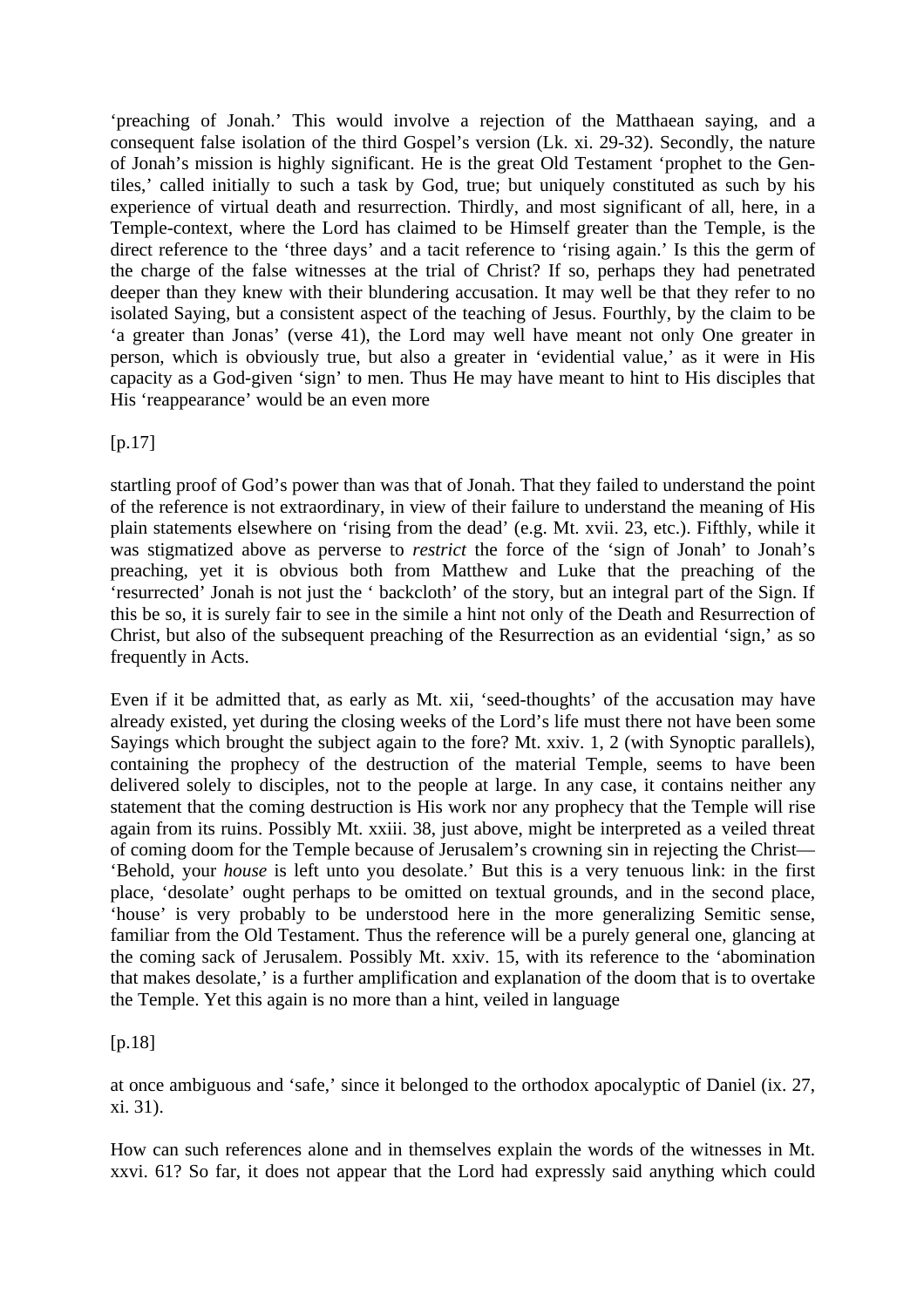lend colour to such a charge. Yet a proof that this charge was not only the final exasperation to the High Priest on the night of the trial, but was also deep-rooted in the popular mind, is given in Mt. xxvii. 40, by the derisive remark of the crowds that pass by the cross: 'Thou that destroyest the Temple, and buildest it in three days, save thyself: if thou art the Son of God, come down from the cross.' If this be allowed as an incidental (and therefore valuable) psychological proof that Jesus of Nazareth claimed to be God's Son, it must equally be allowed as evidence of a claim approximating to the first part of the taunt. To say that the crowds were simply taking up the charge of the witnesses at the trial will not do, for the Lord admitted neither this nor any other similar charge in court. The whole point of the gibe would then be lost: the Lord is being taunted with His own claims (cf. "for *He said,* I am the Son of God"—Mt. xxvii. 43). In addition, if the trial were the first place that the charge appeared, it is surely difficult, if not impossible, to imagine that, the very next morning, casual passers-by would be familiar with it. Finally, there is a certain amount of grammatical and syntactic evidence for asserting that the passers-by regarded this as a habitual or well-known claim of His: but this will be amplified below. Certain evidence drawn from the Temple purge and the parables of the last week support this syntactic and psychological probability.

From the nature of the challenge ('come down from the cross') it is obvious that, whatever the exact form of the (at present hypothetical) Saying was, the common folk took it as a claim to be able to perform a literal work of magic, the promise of a supernatural sign of the sort already sought in vain by the Pharisees in Mt. xii. 38, as an attestation of His position as Son of God. It is hardly necessary to add that this temptation had been decisively put from

### [p.19]

Him by the Lord in Mt. iv. 5-7. There the specific suggestion seems not only to have been the temptation to prove Himself the Messiah, by appearing miraculously, as expected, in the very Temple courtyard (Mal. iii. 1, so interpreted by the Rabbis) or as the Son of Man, floating down mysteriously from the 'clouds of heaven,' as in Dan. vii. 13, but also the temptation to hazard His life deliberately, that God's miraculous power might be the better seen in preserving it. The connection between this rejected 'sign' and the sole promised sign (that 'of the prophet Jonas') is obvious: but with the difference that here was no self-chosen 'temptation of God,' to exert His power.

But the crowds could not possibly have understood 'the sign of the prophet Jonas' as involving a claim to magical powers. It seems highly improbable that they understood it at all: certainly the disciples were mystified. The first Gospel records in fact no instance at all of a Saying of Christ's that could be interpreted as a claim to the possession of magical powers. Matthew is particularly careful to point out that Jesus consistently refused to promise any 'sign' other than that 'of the prophet Jonas.' Yet here are the crowds at the cross, in this same Gospel, insistent that the Lord *had* promised another sign, which they at least interpreted in terms of magic. If there is a way out of this impasse, it does not seem that it can be found from the first Gospel alone. But before a solution can be attempted there are some further lines of evidence to be considered. It may, however, be tentatively suggested here that, if the existence of another promised 'sign' can be established, it must, to satisfy the Matthaean stress, be an equivalent to the Jonah-sign.

In the first place, the very syntactic form of the gibe in Mt. xxvii. 40 ( $\delta$  καταλύων ... καὶ ...  $o$ *i* $\kappa$  $o$  $o$ <sub> $\omega$ </sub> $o$ <sup> $\omega$ </sup>) suggests that this was, to the crowd, either a constant or at least a well known claim of the Lord's. A casual reference or a single unsustained court charge will scarcely bear.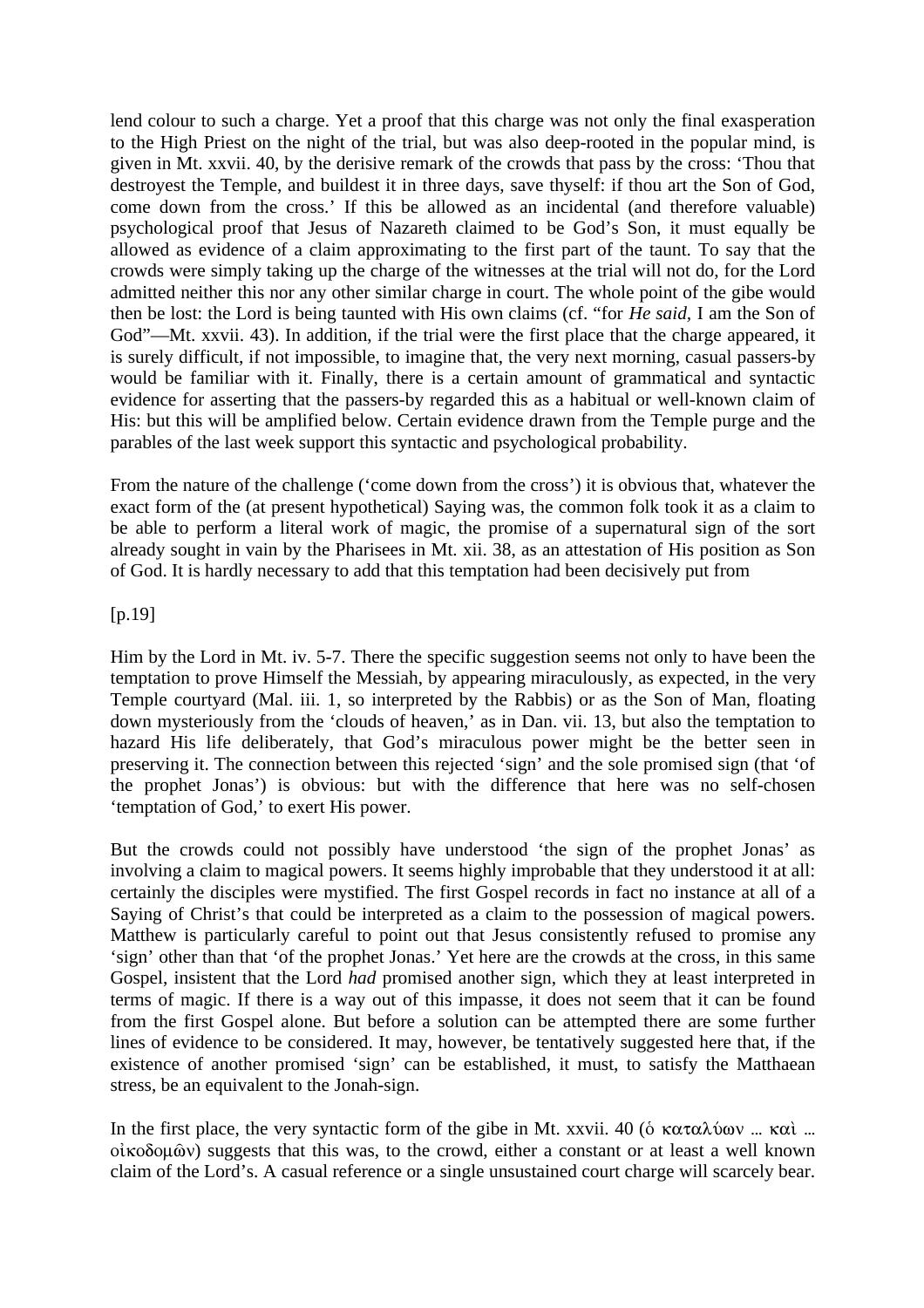the grammatical weight of the participles; nor will it satisfy all the 'nuances' of the Temple purge or the parables of the last week. In the second place, it may be significant that the

[p.20]

religious leaders did not trouble themselves with this quasi-magical charge in this hour of their triumph. Obviously, to their minds, at least in the form in which the charge was seen by the crowd, it was a paltry fiction, an absurdity, well enough perhaps as a make-weight in the excitement of a trial, but irrelevant in the cold light of a condemnation. Their sneer (verses 42- 44) is 'He "saved" others—He cannot "save" Himself.' True, they too invoked Him to come down from the cross, that they might see and believe, but it is obvious from the first bitter sentence that they did not for a moment expect Him to do so. There is not so much as a hint from them that He ever, to their knowledge, claimed magical powers; surely they could not have forborne to quote it, had there been such a claim. Mt. xii. 28, 'If I cast out devils by the Spirit of God,' could scarcely be so regarded—the more so as in verse 27 it is tacitly allowed that orthodox Jewry exercises the same divine power in the same function. How much the Pharisees actually *believed* in the possession by the Lord of supernatural powers it is hard to say. Certainly in Mt. xii. 24 they appear to acknowledge, as evidenced by demon-expulsion, His command of supra-human powers while they attribute them to a satanic agency. But, apart from the fact that this reads more like a spiteful remark than a view soberly and consistently held, exorcism, as mentioned above, stood in a rather different category from works of magic. Even if they *had* regarded Him as a magician, it does not seem that the possession of magical powers would have been regarded as *per se* culpable, unless the source were an evil spirit.<sup>8</sup> The sneer of the religious leaders is, therefore, as significant by what it omits as by what it includes of the popular gibe.

What is the way out of this impasse—a way which may take into account the evidence, spoken and inferred, of the 'Am ha-Aretz' (the common folk), the religious leaders,

[p.21]

 $\overline{a}$ 

and the two witnesses at the trial of Jesus? The contention of this study is that the incidental references in the first Evangelist necessitate and indeed presume the Saying and interpretation found in Jn. ii. 19, 'Destroy this Temple, and in three days I will raise it up.' Nothing else recorded in the Gospel tradition can even remotely account for the charge of the witnesses in Mt. xxvi. 61: 'This man said, I am able to destroy the Temple ... and build it ...' It has been seen that the Evangelist attaches peculiar importance to this count. Further, it has been argued that he does not state outright that, in his eyes, the charge is false. If this close argument from Matthew's wording be deemed in itself a slender thread, there is the more weighty psychological argument that, had the Christian community seen no truth whatsoever in the story, it is hard to account for the preservation of it in preference to any other of the many fictitious charges at which the Evangelist glances (Mt. xxvi. 60).

Matthew therefore knows of some Saying which could at least be interpreted, possibly in the light of some of the other Sayings mentioned above, as a threat to destroy the Temple, and also as a promise to rebuild it in three days. Further, he knows that the common folk interpreted this literally, as the promise of a magical 'sign' which should vindicate this

<sup>&</sup>lt;sup>8</sup> See Marshall, extracts 132-134, for later Jewish traditions as to magical powers possessed by Rabbis. As these stories come from the Palestinian Talmud, they may be presumed to be early and fairly representative of Palestinian orthodoxy.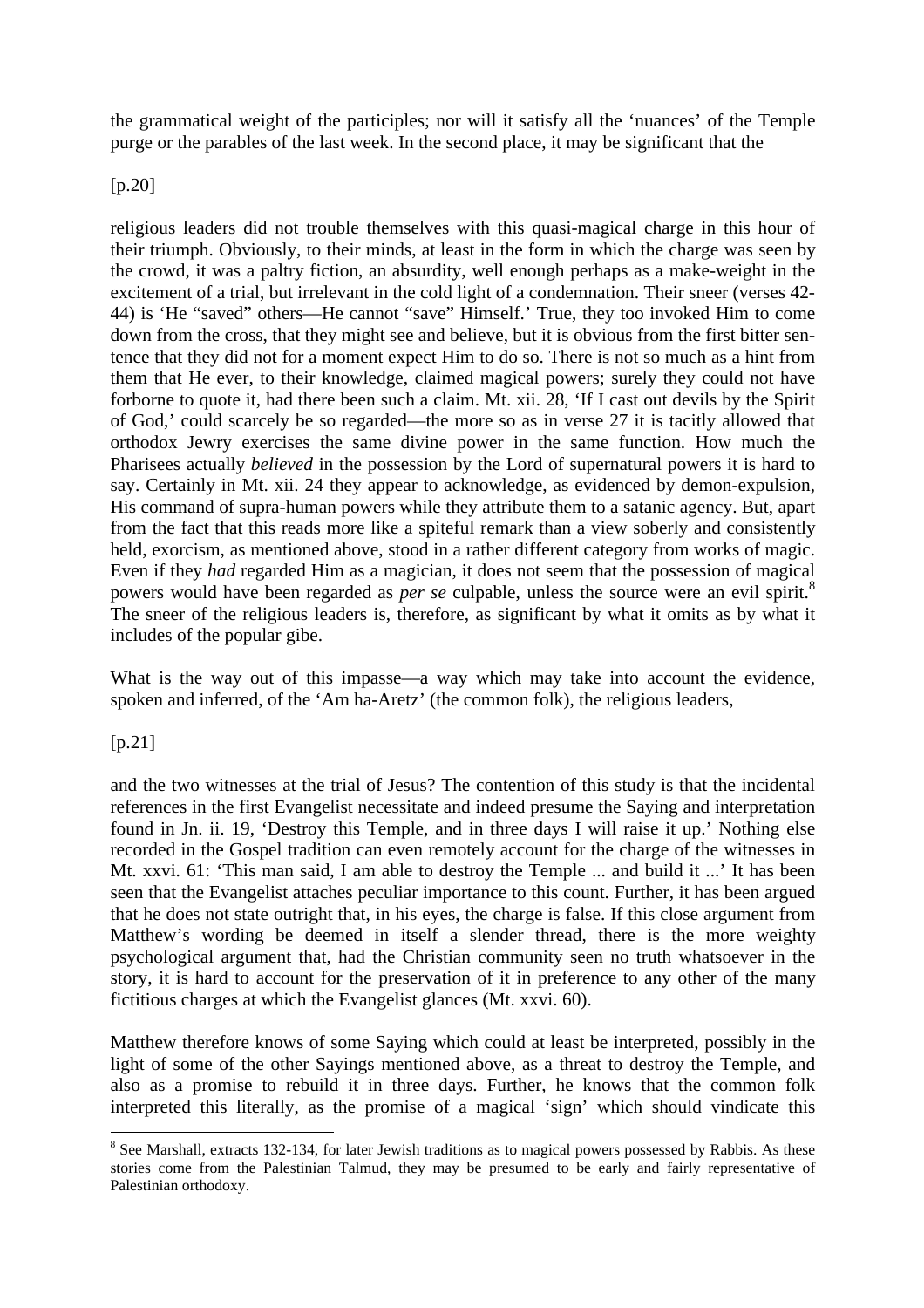prophet from Galilee. He also knows that the religious leaders found the charge exasperating, but did not, apparently, interpret it literally, as a 'sign.' They may have taken it merely as a poetic indication of His presumed intention to sweep away the Law and Cultus: but, if so, the clear Synoptic evidence shows that they failed to establish such a charge at the trial. In addition, the whole stress throughout the first Gospel makes it clear that, at its face value, such a charge was untrue, at least in the sense that the Jews of that day understood it. The clear testimony of Matthew is that the Lord came 'not to destroy, but to fulfil' (Mt. v. 17).

If, then, this still hypothetical Saying contains in some sense the promise of a 'sign,' as the common folk understood it, and yet if this sign is not 'literal,' nor yet merely

### [p.22]

a figurative picture of the overthrow of Law and Temple Cultus, what other figurative sense can it bear? Perhaps the answer is to be seen in re-examining the strong Matthaean contention that the *sole* 'sign' promised publicly to the Jewish leaders was the sign of Jonah (Mt. xii. 39) which, in view of the Lord's later sayings (e.g. Mt. xvii. 23), cannot well be understood except as a reference to the Lord's Resurrection. Matthew, *post eventum,* sees, like all the New Testament writers, that it is the Resurrection which attests *par excellence* the position of Jesus of Nazareth as God's Son: see Mt. xxviii *passim,* especially verses 18 and 19. Yet, knowing all this, and having emphatically stated that the only sign which Christ promised was this 'sign of Jonah,' understood as referring to His Resurrection, the first Evangelist nevertheless allows to go un-rebuked the suggestion that there was some second 'sign' promised. Further, he suggests that it was couched in some Temple-saying, and that although interpreted literally by the crowds it was not (ultimately at least) so taken by the religious leaders—and, most emphatically, was not so understood by the Evangelist himself. In addition, it cannot have been taken simply as a figurative picture of the overthrow of the Cultus, for the first Evangelist is careful to show that the Lord is meticulous in~ observing its demands. It seems, therefore, that just as the reasoning above compelled an acceptance of the authenticity of the Saying reported in Jn. ii. 19, so the reasoning here likewise compels an acceptance of the fourth Evangelist's interpretation of the Saying, in Jn. ii. 21—'But He spake concerning the temple of His body.' Only so can the self-consistency of Matthew be retained, for this makes the Temple-sign one with the Jonah-sign, and gives the required non-literal interpretation. Here is yet another indication of the intricate by-play of statement and assumption that links the Johannine with the Synoptic evidence, and makes it impossible to separate the Christ of John from the Messiah of Matthew.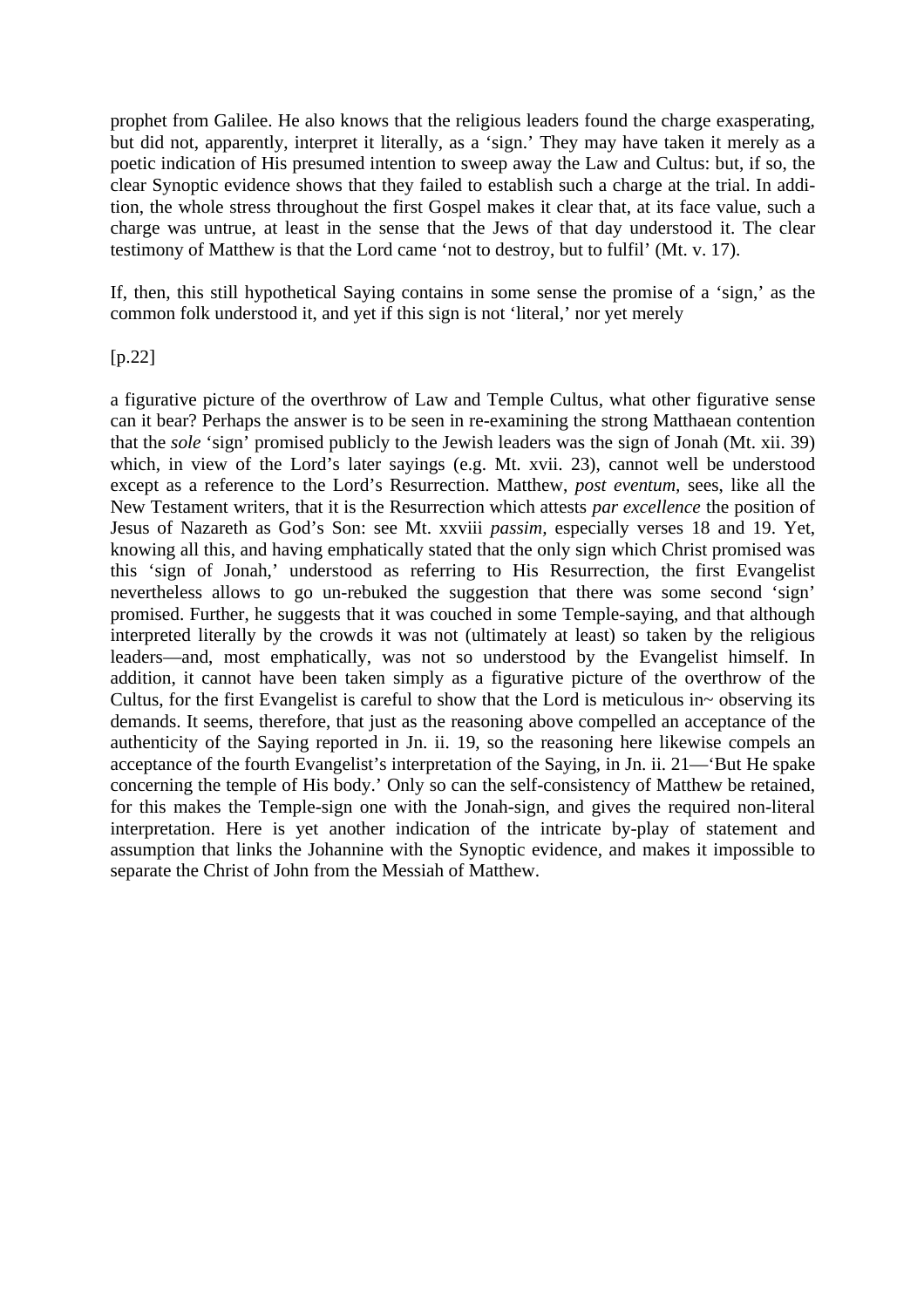### **CHAPTER II**

A further question may now be asked: Why does the first Evangelist record the mocking words of the crowd at the cross? Is it merely that the Lord's triumphant resurrection may convict them out of their own mouths? Surely not: this would satisfy both Saying and Interpretation in Jn. ii, true, but will not satisfy the Synoptic 'overtones' (let alone those in the fourth Gospel), especially those involved in the claim to be greater than the Temple. In other words, while a physical resurrection from the dead of Jesus of Nazareth might fulfil the letter of the double sign, in and by itself it cannot exhaustively answer to the spirit of it particularly in view of one significant clause in the Synoptic account of the trial scene. The time for a close examination of this has now come, the more so since the jeer at the cross is in virtually the same words as the accusation at the trial (compare Mk. xiv. 57-59 with Mk. xv. 29, 30, and Mt. xxvi. 61 with Mt. xxvii. 40). What other 'nuance' can there be, in the resurrection of His physical body?

Here, for the first time, the Marcan version will be considered in preference to the Matthaean, as being more detailed. In this case, as in the case of one other significant Marcan addition which occurs in connection with the Temple-cleansing ('for all nations,' in Mk. xi. 17), there is good reason, from the congruity with other early Christian evidence, to suppose that Mark alone has preserved an invaluable link in the chain of reasoning. In xiv. 56 he, like Matthew, has glanced at the many false witnesses with their vexatious charges, adding the detail that their evidence was not self-consistent. In verse 58 he records the evidence of what are presumably the same two witnesses as those singled out by the first Evangelist, but gives it in a fuller form that at once throws light on, and receives light from, the Johannine utterance discussed above. Their statement in court is that they heard the Lord say, 'I will destroy this Temple that is made with hands ( $\gamma \epsilon$ ), and in in

[p.24]

three days I will build another made without hands' ( $\alpha \chi \epsilon \rho \sigma \sigma \sigma \sigma$ ). True, in verse 57, Mark bluntly classes this as 'false witness' too, and the force of this statement must be considered below.

It is, of course, a frequent 'note' of the fourth Gospel that the Jews crassly misunderstand the Lord's words by taking them in a materialistic sense, for example the Saying concerning 'bread from heaven' in Jn. vi. 42, to take a random instance. This Saying was no exception. Jn. ii. 20 gives the indignant and incredulous answer of the Jewish hearers on this occasion: 'Forty and six years was this Temple in building, and wilt thou raise it up in three days?' True, Jn. ii. 20 gives the quiet comment and interpretation of the Evangelist, but ii. 22 makes equally clear that the true meaning of the Saying was lost even to the disciples till after the Resurrection. In fact, verse 22 suggests that, like so many of His Sayings that they failed to understand, it was not only uncomprehended but forgotten till then. The story of the 'leaven of the Pharisees' in Mk. viii. 14-21 shows that even the disciples were still capable of a grossly materialistic interpretation of the Lord's words. However *they* may have understood the Lord's words in the context of the Temple-saying, it is clear from the Synoptic account of the trial and crucifixion scenes that the common folk, as John says, interpreted them bluntly, in terms of sheer magic, 'black' or 'white,' according as they followed the blasphemous remark of the Pharisees in Mt. xii. 24, or classed Him with the magic-working Rabbis of the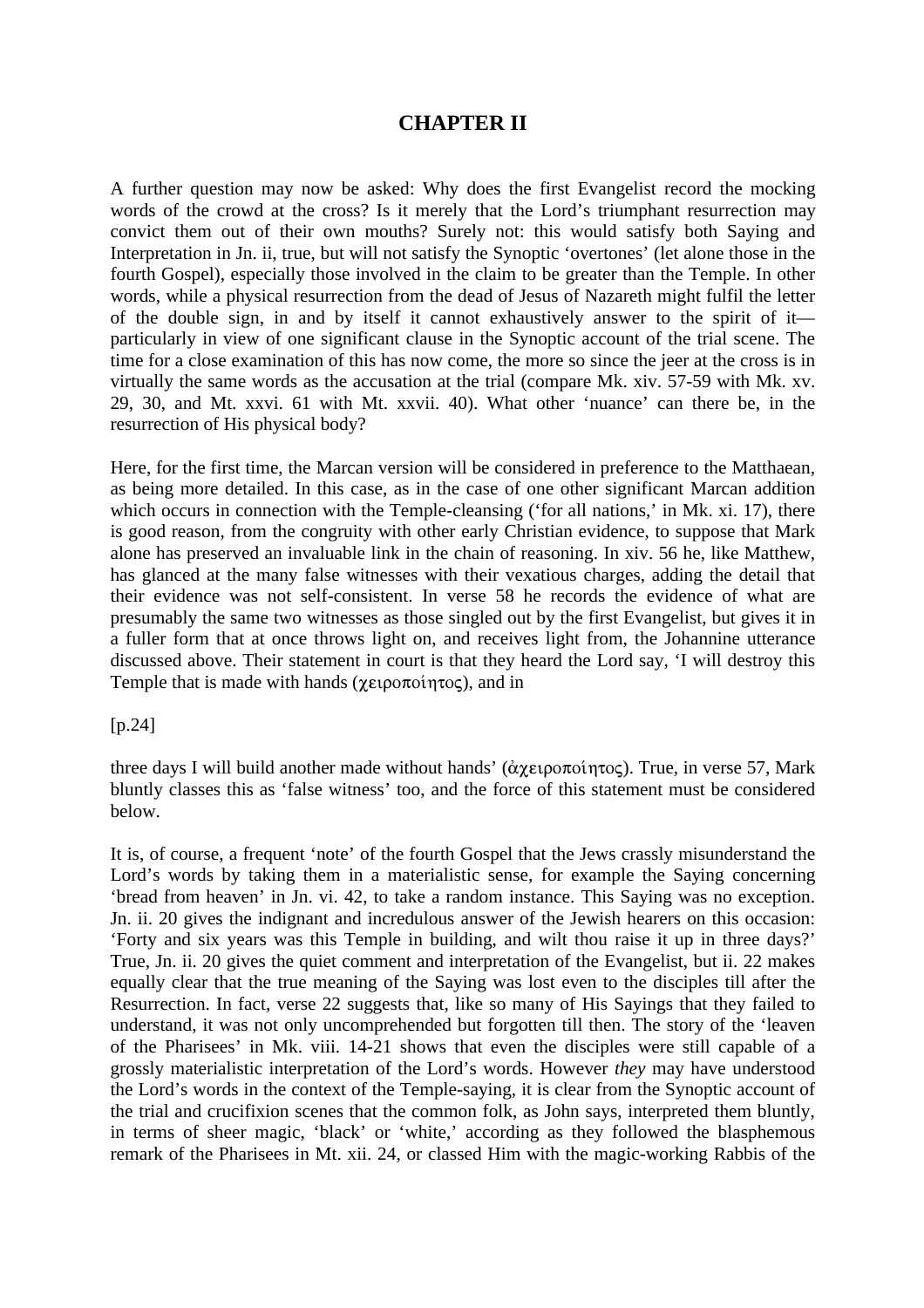Talmud. That this was the consistent later view of the common folk, diligently fostered by the jealous Jewish Rabbis, can be seen from numerous Talmudic passages,<sup>9</sup>

 $[p.25]$ 

which show the persistence of the popular belief that He had made some claim to the possession of supernatural powers.

The Evangelist's brief comment on this last charge is illuminating. Verse 59 dismisses the evidence with the remark 'and not even so did their witness agree together.' This would seem to point to independent testimony by these two witnesses, preserving two independent accounts of the same Saying or incident. This in itself is surely a double guarantee of the authenticity of such a Saying as John reports, allowing for the verbal divergencies that led to 'conflicting evidence.' This automatically made their twofold testimony invalid in the eyes of Jewish law, even if the 'crime' had been one punishable by death.<sup>10</sup> If the Johannine report of the Saying in Jn. ii. 19 be accepted as verbally accurate, the Lord used the second person plural of the Imperative, not the first person singular of the Future, so that His saying could not be, in itself, construed as a threat (but cf. the other sayings discussed above). In view of the fact that the fourth Evangelist may here be reproducing loosely in Greek what was probably an Aramaic saying originally, it may be unsafe to press this point, although Aramaic would normally keep the two forms perfectly distinct. Nevertheless this slight alteration may possibly account for the fact that Mark definitely places these two among the general category of 'false witnesses' (Mk. xiv. 57), in slight contradistinction to Matthew, as pointed out above. In addition, Mark's emphasis on the 'false witness' may simply be directing attention to the point that, in the senses in which witnesses and Court understood it, the charge was groundless and, indeed, known to be so, if the full force of  $\psi \in \mathcal{S}$  of  $\psi$  is lying witness,' be pressed.

The point which all the above is designed to make is that there is no *a priori* reason for rejecting the testimony

### [p.26]

 $\overline{a}$ 

of the witnesses as recorded in Mark as sheer fabrication, neither if the evidence be considered as a whole, nor if it be considered in particular, with reference to the important pair of adjectives preserved by Mark, but not by Matthew (i.e.  $\chi \epsilon \rho \sim \sigma$  and  $\alpha$   $\gamma$   $\epsilon$   $\alpha$   $\alpha$   $\epsilon$ . True, there is one way in which the argument already used in this very discussion could be turned back on the author. Since Matthew is slightly less definite than Mark in describing these witnesses as 'false,' and since the sole difference between the two Synoptic versions of their statement, on which they are apparently judged 'false' or no, is this pair of correlative adjectives in Mark, may not the Marcan quality of 'false witness' also reside in just these two words? If possible, then, their authenticity must be proved. Otherwise,

<sup>&</sup>lt;sup>9</sup> See McNeile, p. 19, for Patristic accounts of various Jewish traditions as to the Lord as a magician, and especially Rabbi Eliezer's version. This last is preserved in tractate 'Shabbath,' folio 104, column 2: it is accessible to the English reader in Herschon G.T.C., pp. 445, 446. The saying is 'Has not the "son of Sitda" [i.e. Christ] brought out witchcraft from Egypt in an incision made in his flesh?' Apparently travellers from Egypt were searched (so the Rabbis!) for magical formulæ, and there is much evidence for the tattooing of magical formulæ—such as the name of God—on the skin of would-be magicians.

<sup>&</sup>lt;sup>10</sup> See Dt. xvii. 6 for the Torah, and see Rosh-ha-Shanah, folio 22, column 2, for divergent witnesses resulting in a failure to establish a case—admittedly, one of a purely 'liturgic' nature: v. Herschon p. 50.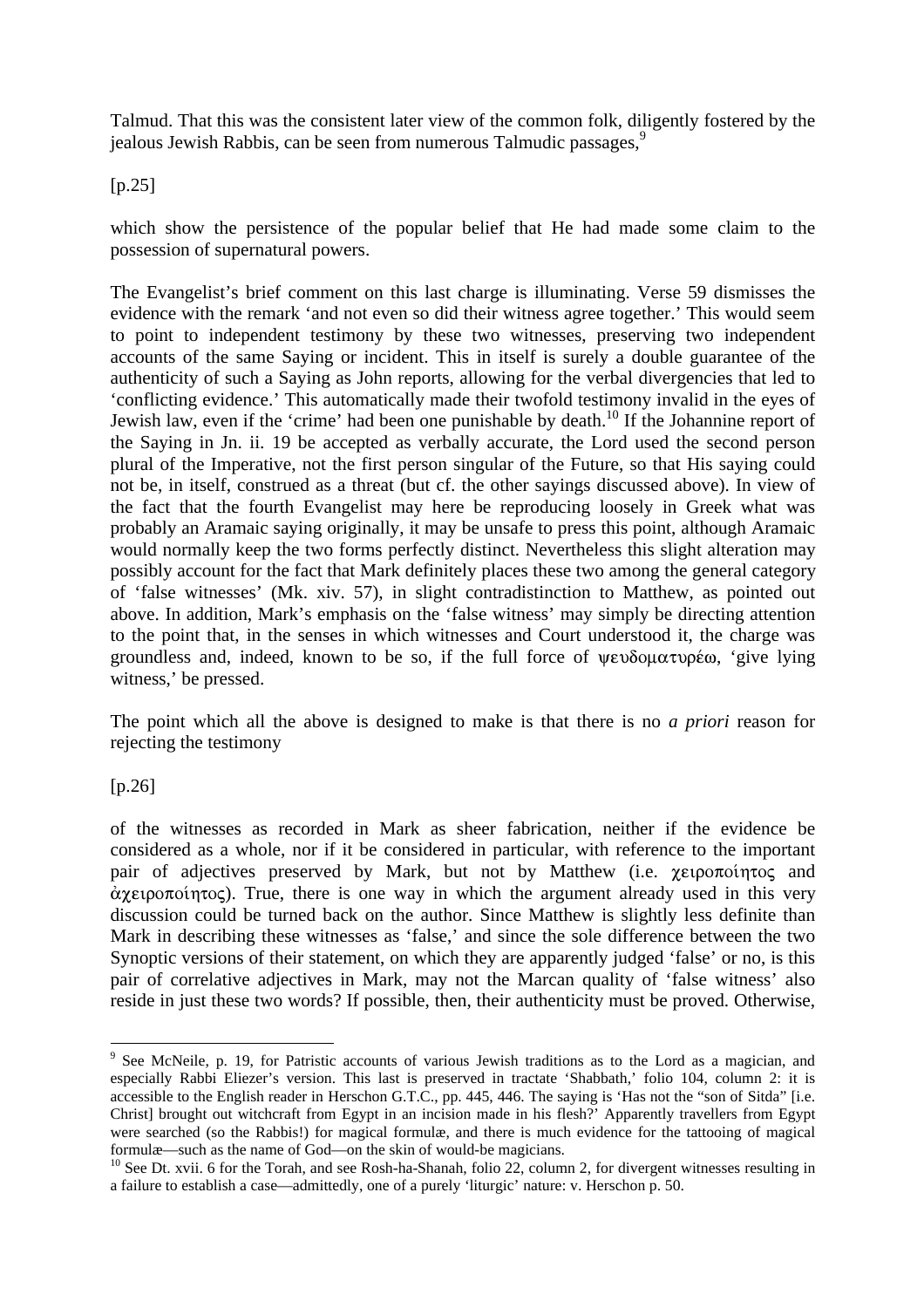the next stage of the argument falls to the ground, and it will be impossible to find what, if any, 'nuance' the risen 'body of Christ' had for the pre-Pauline Church.

This authenticity cannot, obviously, be proved from the context alone, but before departing to a wider survey, two considerations may be raised: (1) The difference between the respective Synoptic accounts is so 'slight that it is at most no more than 'make-weight' psychological evidence for a slightly differing attitude on the part of the evangelists towards the charge (if it is even warrant for so much as this). It certainly would not support the view that the first Evangelist deliberately suppressed one 'limb' of the charge, as being utterly groundless, in order to avoid stigmatizing these two witnesses as liars. He may easily have omitted it for other reasons. (2) Even if it were allowed that this pair of adjectives were *not* authentic Sayings of Jesus, but known by Mark to be false, deliberately characterized as such by him, and simply quoted here as an example of a lying charge, it remains to ask simply: Why then remember and record this detail? It is inconceivable that this item should have remained stored in the minds of the Christian community unless it had some peculiar relevance in their eyes, either then or later. In fact, to secure the preservation of the Saying at all, it is probable that at least one part of the antithesis seemed meaningful even at the time—the refer-

 $[p.27]$ 

ence to the destruction of the  $\chi$ <sub>Elpoπo</sub> (manufactured' Temple.

What was this relevance? Moule<sup>11</sup> well points out that this distinction, with its pair of correlative adjectives 'made with hands' and 'not made with hands,' is part of a developed system of catechesis running through the New Testament; Acts vii. 48, xvii. 24 give examples of its use in apologia. Of course, such a distinction was familiar, not alone to Hebrew prophets, but also to the highest religious thought of Graeco-Roman paganism. The fourth Gospel merely notes that the reference of the saying in ii. 19 is to the Temple of His body. While, however, a reference to the physical body of Christ may satisfy the brief form of statement in Jn. ii, it does not exhaust the terms of reference of the Synoptic verse now under study. There is, further, no guarantee that the testimony of the witnesses at the trial refers solely to the incident quoted in Jn. ii. Indeed, as suggested above, in view of the words of the mocking crowd by the cross it seems likely that on several occasions the Lord made a similar statement; or that, as suggested elsewhere, it was a constant point in His teaching through the last week at least.

Some idea of the issues at stake can now be gathered. It is no exaggeration to say that the establishment of the validity of these two Marcan adjectives is a necessity to the understanding of the early 'pre-Pauline' nature of the evidence for the Biblical concept of the Church. If this part of the witnesses' statement be true, then John's explanation in ii. 21 ('He spake of the temple of His body') gains a richer meaning. Not only will the coming Sign of destruction and resurrection ('the sign of the prophet Jonas'—Mt. xii. 39) refer to His physical body, but also to some change which will take place in that method of God's intercourse with man which is worship. The old man-made Temple with its outward forms will be destroyed, swept away. There is abundant evidence that the Lord foretold this even apart from the Saying under discussion. Yet the cataclysm of A.D. 70 was only the outward and visible sign

[p.28]

 $\overline{a}$  $11$  J.T.S., April 1950, article 'Santuary and Sacrifice...'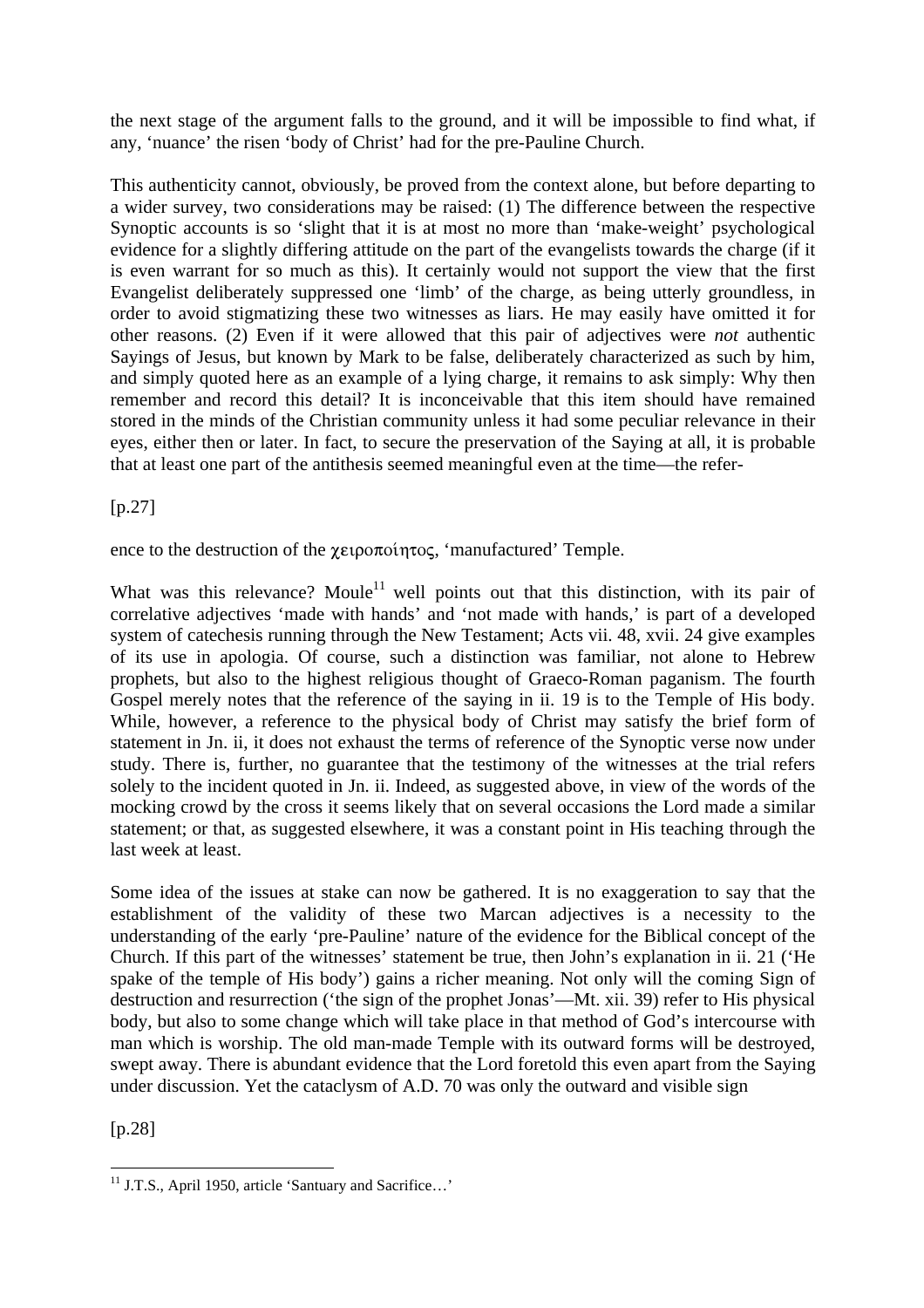of what had already taken place in the purpose of God. Jewish tradition may record the bursting open of the gates from within and the mighty voice saying 'Let us go forth,' but the Temple had been but a lifeless shell for a generation. A new Temple, 'not made with hands,' had taken its place as the resting-point of the Shekinah, and God's covenanted meeting-place with men: that was why the destruction of the old was inevitable.

The double meaning thus given to 'the temple of His body' would be a thoroughly Johannine trait. 'Truth at two levels' is very congenial to the fourth Evangelist: compare the familiar Johannine ambiguity in the use of 'lifted up' in Jn. iii. 14 and Jn. viii. 28, etc., to take one example at random. On the third morning, His physical body, claimed by Him to be the Tabernacle of God among men, which Jew with Gentile had 'destroyed,' was 'built up again.' On that same morning began the Christian Church, the body of Christ, the new Temple. True, the Church of God dates from the call of Abraham, but the mystical 'body of Christ' can date only from the first Easter morning.<sup>12</sup> This alone explains the oft-reiterated note in John's Gospel (see ii. 22, in the context under discussion) that it was not until after the Resurrection that the disciples understood the deeper meaning of the Lord's Sayings. Therefore Johnston (p. 52) seems right in maintaining that the title 'Ecclesia,' in its full sense, must be kept for that society which knew the difference made by the Resurrection. The position might be put even more strongly. There might perhaps be a 'Messianic Community' earlier: there might even be a corporate 'Son of Man' concept, embracing Jesus and His disciples (though not all will find this thesis convincing in the particular form adopted by Manson), but there could be no such society as the 'body of Christ' until after the Resurrection.

But this is to run on too fast. First, can the validity of

[p.29]

 $\overline{a}$ 

this pair of Marcan adjectives be established? Perhaps the best way to attempt such a task will be to examine the contemporaneous evidence of early Church beliefs and teaching on the one hand, and lines of Jewish attack on the other. From a study of both of these, it may be possible to establish two facts—not only that the 'charge of the two witnesses' continued to exist, but also that it had some substance to it, in a particular sense which at least confirms the authenticity of this pair of correlative adjectives ('made with hands' and 'not made with hands '). The first is comparatively easy to establish: for the second, the evidence must be largely inferential and psychological, since the early Church is rarely self-conscious enough to set down its teaching in dogmatic form, as, say, in the later Epistles.

The Jewish atmosphere and background of the first seven chapters of Acts has often been stressed and need not be laboured here. The *milieu* is still very much that of the first Evangelist. Disciples are found congregating in Solomon's Porch (Acts v. 12). Their leaders preach and teach in the Temple precincts (Acts v. 21 and 42).<sup>13</sup> This evidence might in itself be dismissed as simply indicating Christian use of the Temple for propaganda purposes, as

 $12$  In the form in which the proposition is put here, it seems indisputable, but of course endless discussion is possible as to the exact date of the constitution of the Church. See Johnston, p. 46. He, among several modern scholars, takes the above view.

<sup>&</sup>lt;sup>13</sup> See Mt. xxvi. 55 for the Lord's own evidence as to His frequent teaching in or about the Temple, and Jn. x. 23 for His 'peripatetic' teaching in Solomon's Porch. See also Edersheim, L.T. p. 742, Appendix X, for the rejection of any idea of the existence of a regular 'school,' 'Beth-ha-Midrash,' in the Temple, or a 'Temple synagogue,' but *de facto* the Temple precincts were obviously used as such by Rabbis.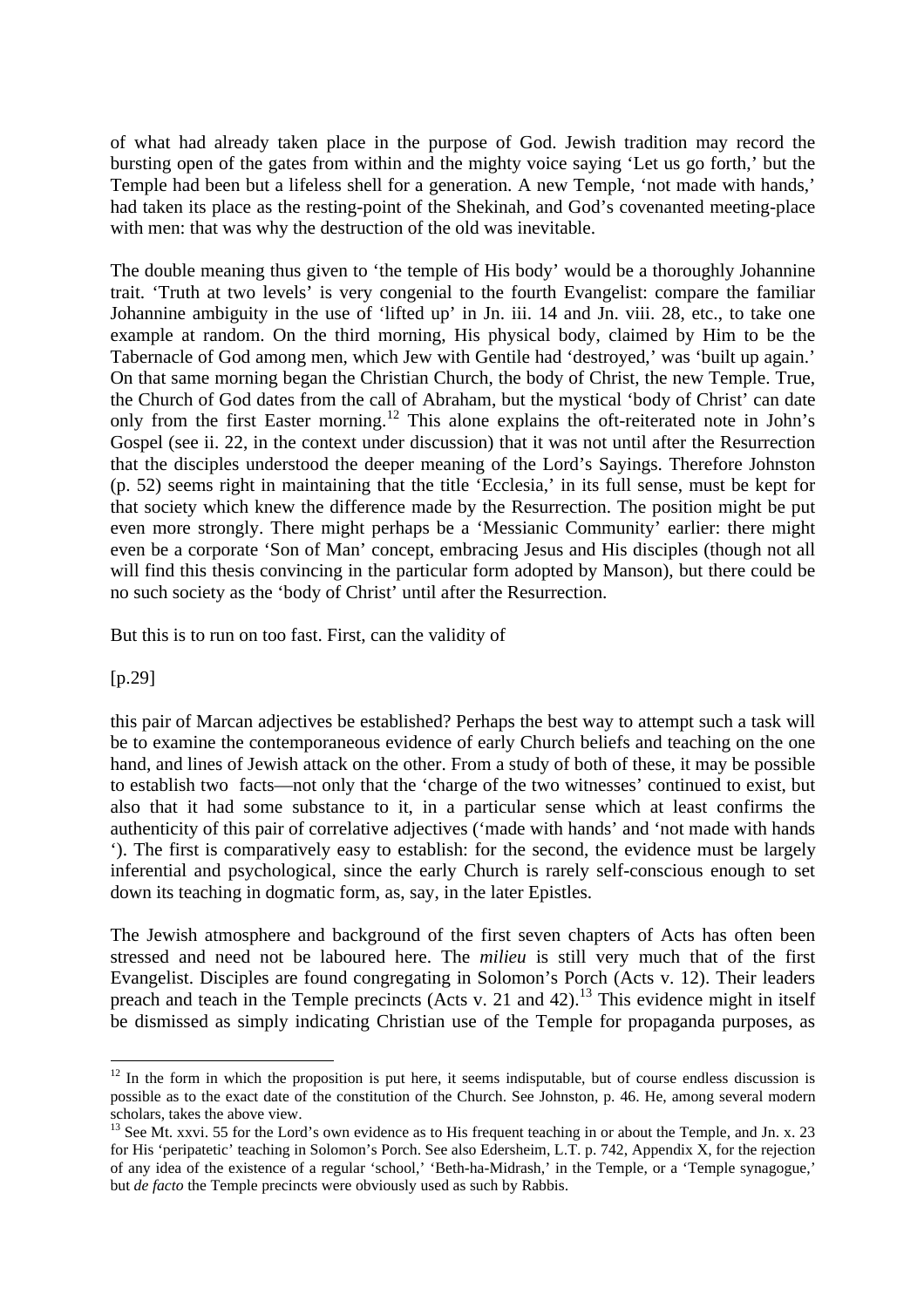Paul might use the synagogues later (see Acts xvii. 2, where 'as his manner was' is significant, indicating a deliberate strategy). If the references had been purely to teaching and discussion conducted by the Apostles, this argument might have passed muster. But Acts ii. 46 and iii. I suggest orthodox Temple worship by the infant Jewish-Christian Church. Obviously, therefore, any rift with the Temple was not of their deliberate making. They were prepared to remain true Temple-worshippers even under persecution. Johnston (p. 61) is quite right when he says that although at first some were able to remain within the national fold of

### $[p.30]$

Judaism, yet 'the logic of their position led to a rupture with their fellows.' True, but until the days of Paul, the force of the logic does not seem to have been appreciated at large from the Christian side; Jewish logic was clearer than that of the Christians. Admittedly, individuals within the Church seem to have grasped the true position at least as early as the days of the 'Seven.' Nevertheless, it is inconceivable that the Church as a whole at this stage should deliberately invent or teach Sayings or doctrine which would hasten this breach which it obviously neither sought nor welcomed. Modern ecclesiology sees the break with Judaism as inevitable, but there is no warrant at all to be found in Acts for saying that it was equally 'inevitable' to the eyes of the early Church. It is not, therefore, permissible to argue that, although neither seeking nor welcoming the breach with the Temple, the Church yet foresaw its inevitability, and therefore felt free to teach doctrine which would necessitate this as a logical conclusion, unwelcome as it might be. The only possible explanation left is that the infant Church continued to teach what it regarded as the authentic Sayings of Jesus, simply because they were treasured as Dominical utterances. Neither their full meaning nor their logical implications were as yet grasped, and therefore there can be no 'tendentious' reason for their preservation, let alone fabrication. In view of the reluctance to split from what must have been still regarded as the 'parent body' of Judaism, such a view as the last would be ludicrous, to say the least. Indeed, it may possibly be that this reluctance to force a breach is the reason for the omission of the two adjectives in the first Gospel, which, psychologically at least, precedes the 'great schism,' as truly as do the opening chapters of Acts.

On the other hand, the Jewish grasp of the logical implications of the teaching of Jesus as to the New Temple was complete. Expulsion was, from their point of view, a national necessity as well as an inevitability. Christianity was not merely another pietistic sect within Judaism, like, for instance, the 'Damascus Covenanters.<sup>14</sup> Nor was it even

[p.31]

a quasi-heretical body, regarding itself as possessing a higher, inner 'gnosis' and its own distinctive method of interpreting and spiritualizing the Torah. Such were the various sects of Jewish Gnostics, but such could be tolerated. The Sanhedrin at least saw that in Christianity there was logically no room at all for the old 'Temple made with hands,' and that the Torah had received at the hands of the Founder of this new sect or 'way' (Acts ix. 2) an inner meaning which, while it may have 'fulfilled' it (Gk.  $\pi \lambda \eta \rho \omega$  as in Mt. v. 17, etc., corresponding to the Old Testament *male'*,  $\hat{\alpha}$ לא), in so doing altered it beyond recognition.

But it is striking that it is none of these things in themselves to which the Jewish authorities take exception. It is any hint that the old 'particularism' is gone, that Israel as a chosen folk is

 $\overline{a}$  $14$  Schmidt, p.49.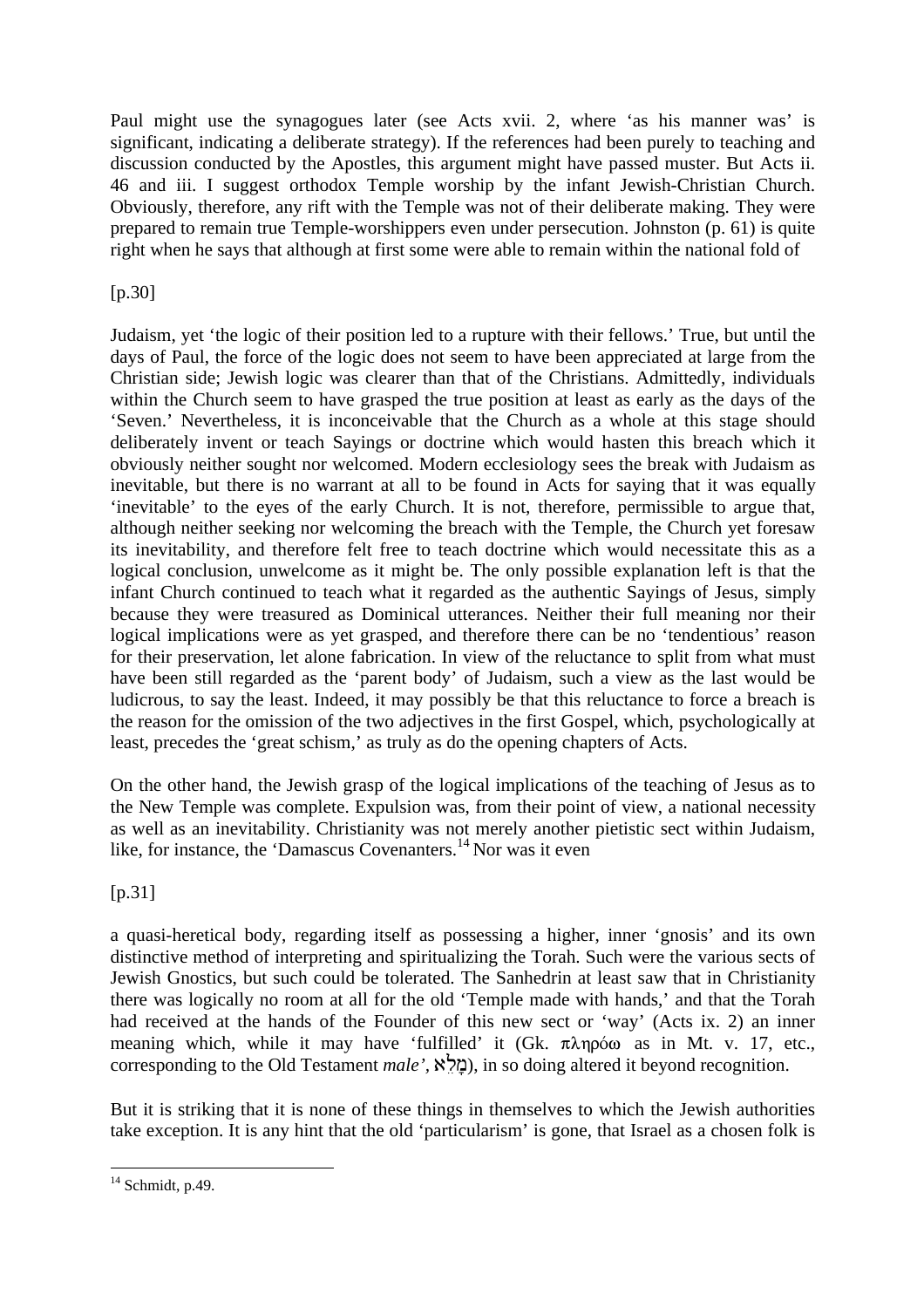no more, that the door has been thrown wide open to the Gentiles, which at once arouses bitter opposition. They obviously regarded Christianity as a danger to their national life as a distinct people. Their reaction to Paul's Aramaic speech in Jerusalem is the classic example, but there are many hints earlier, and Jn. xi. 48-50 is thus abundantly confirmed. The objection was thus national rather than theological.

Yet the two issues, abolition of the old material Temple and inclusion of the Gentiles, are closely linked both in the Sayings of Jesus and in the later Catechesis of the Church, so that the two problems are fundamentally one and the same. That the fourth Evangelist realized this is shown by his use of the 'Coming of the Greeks' as a 'sign' to Jesus that His hour was coming, when the Temple must needs be destroyed and built up again in three days (Jn. xii. 20, *et seq.*). If the apparent Synoptic chronology be accepted, and this incident follows the Temple purge, which itself follows the triumphal entry at the commencement of the last week, then the link is even stronger. The Jews do not seem to have realized the connection between the two issues, except perhaps subconsciously, in that the Temple, with its rigorous exclusion of Gentiles, was the very bulwark of their national life and at once guarantee and symbol of their privileged position as a chosen folk.

[p.32]

The 'except perhaps subconsciously' is, however, an important reservation in view of such passages as Acts xxi. 28, where Paul is accused of teaching 'against the people, and the law, and this place' (i.e. the Temple). Further, he is accused of polluting the Temple by bringing Gentiles into it. This last accusation brings the problem fairly and squarely into view. Teaching 'against the people' could only mean an attack on Jewish particularism, and it is linked by the Jews with teaching 'against this place.' Again, the latter must have been some line of teaching consistent with the introduction of Gentiles into the Temple itself. Although Paul was not actually guilty of this offence in the immediate case of Trophimus the Ephesian (Acts xxi. 29), the very charge is significant as indicating the general Jewish complex of grievances against the Christians. These might perhaps be dismissed in Acts xxi as a later accretion, due to 'Pauline influence.' But in the first place, this is purely a Jewish charge, not a Pauline statement of the doctrine he preached; and, in the second place, traces can be found much earlier in Acts. It is no accident that the attack on Stephen, forced by the Jewish authorities, leads directly, by clarifying the issue, to a Christian attack on the Jewish concept of a strictly visible 'church,' with its ordered worship and hierarchy. Again, it is no accident that this realization by the Christians leads to the opening of the door to 'the peoples.' Once the premisses are clear, the conclusion follows.

Yet it cannot be too frequently emphasized that this is a new and almost unwelcome realization by the Christians of the full implications of the doctrines which they hold, alike with reference to the abolition of the material Temple and to the inclusion of the Gentiles. It need hardly be pointed out that the mobbing of Paul in Acts xxi. 28 takes place in a context where Paul (possibly halfheartedly) and the Jerusalem elders (certainly wholeheartedly) are endeavouring to avoid a breach with the Jewish authorities, for the sake of the 'many thousands of Jews ... which believe,' all being 'zealous of the law' (Acts xxi. 20). These may well be the party of Acts xv. 5, to become Paul's 'Judaizing'

[p.33]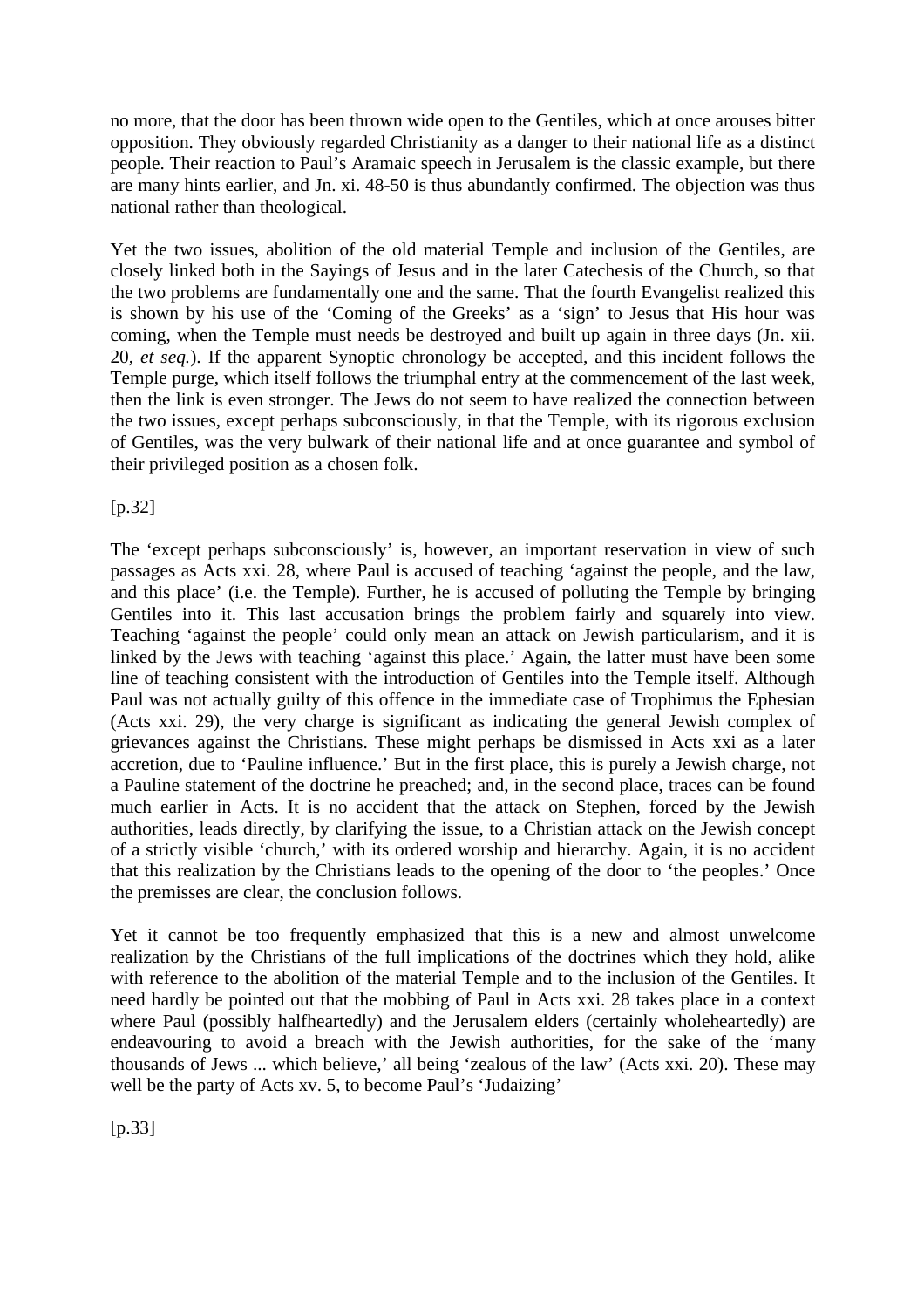opponents later, but the wording suggests a more innocent attitude as yet—simply a failure or reluctance on the part of the vast body of Jerusalem Christians to see the implications of the teaching on the 'New Temple.' There is tremendous tension in the few words in Acts vi. 7, ' a great company of the priests were obedient to the faith,' coming, as it does, just before the great cleavage. Once more let it be repeated: it is inconceivable that, in circumstances like these, Sayings or Catechesis which deliberately aimed at forcing a rupture with Judaism (on the question of the extension of covenant privileges to 'the peoples') would be either fabricated or tolerated by the body at large. If such Sayings were preserved or such Catechesis given, in this case, too, it cannot have been tendentious. It can only have been given because it represented to the mind of the Church authentic Dominical tradition, not always understood, but faithfully repeated—repeated with such naïveté that its ultimate consequences come almost as a shock to the Church. Nor can such Sayings or Cathechesis be dismissed as *post even turn,* for they belong to strata which can be dated as being 'pre-schismatic,' either chronologically (as the early chapters of Acts) or psychologically (as the first Gospel and James's speeches in the later chapters of Acts).

The stage is now set for the struggle between Stephen and the authorities, which is to be used here as evidence for early Christian beliefs, and more especially as incidental and therefore valuable evidence for the authenticity of the Marcan version of the testimony of the two witnesses. The paragraphs above have been largely by way of a demurrer, showing that there is no *a priori* ground for rejecting such evidence on questions like Temple, Torah, or admission of Gentiles. Rather, the psychological evidence is all in its favour, in view of the unforeseen and unwelcome nature of its consequences to the Christian Church. The only other demurrer which must be made is that Stephen's 'advanced' character as a 'Hellenist' (purely inferential, of course, though extremely likely, in view of the nature of the dispute in Acts vi. 7 if. and the Greek names of the seven men chosen) must not be overstressed, as has often

[p.34]

been done in the past. He is eloquent, true: but the wording of Acts vi. 5 and vi. 10 shows that he was acting only as spokesman of the community; his words and actions are mentioned with obvious pride and approval. His speech in Acts vii is as thoroughly Hebraic as any of Peter's. (See, e.g., Acts ii. 14-40, at Pentecost.) Finally, even when the storm has broken, Stephen is not disowned by the community (Acts viii. 2). His beliefs as to the teaching of Jesus were their beliefs: his 'Temple' Catechesis was their Catechesis. The only contribution made by Stephen's wider 'Hellenist' thought background was that he (like Paul later) was far-seeing enough to discover the conclusion of the Christian premisses which all held, and bold enough to follow it through. It is possible that for a Hellenist 'Temple' had less emotional associations than for the Jerusalem disciple who had lived under its shadow all his days. However, some would draw the opposite conclusion, so that such a psychological adducement is doubleedged. But the devotional life and associations of the Hellenist would inevitably be centred in the local synagogue. Further, he would have broader human sympathies than the Palestinian Jew, whose relations with the Gentile were embittered by constant national as well as theological grievances.

Stephen, then, having performed miracles (Acts vi. 8), is accepted by the people at large: there is no suggestion of a charge of 'magical powers' now. In Acts vi. 9 he engages in dispute with One of the Jerusalem synagogues—almost certainly, in view of verse 10, a full-dress debate with their 'Sages' as to whether Jesus of Nazareth was the Christ or not. Compare Paul's thesis later, in Acts ix. 20, where unfortunately the true reading is uncertain in detail, although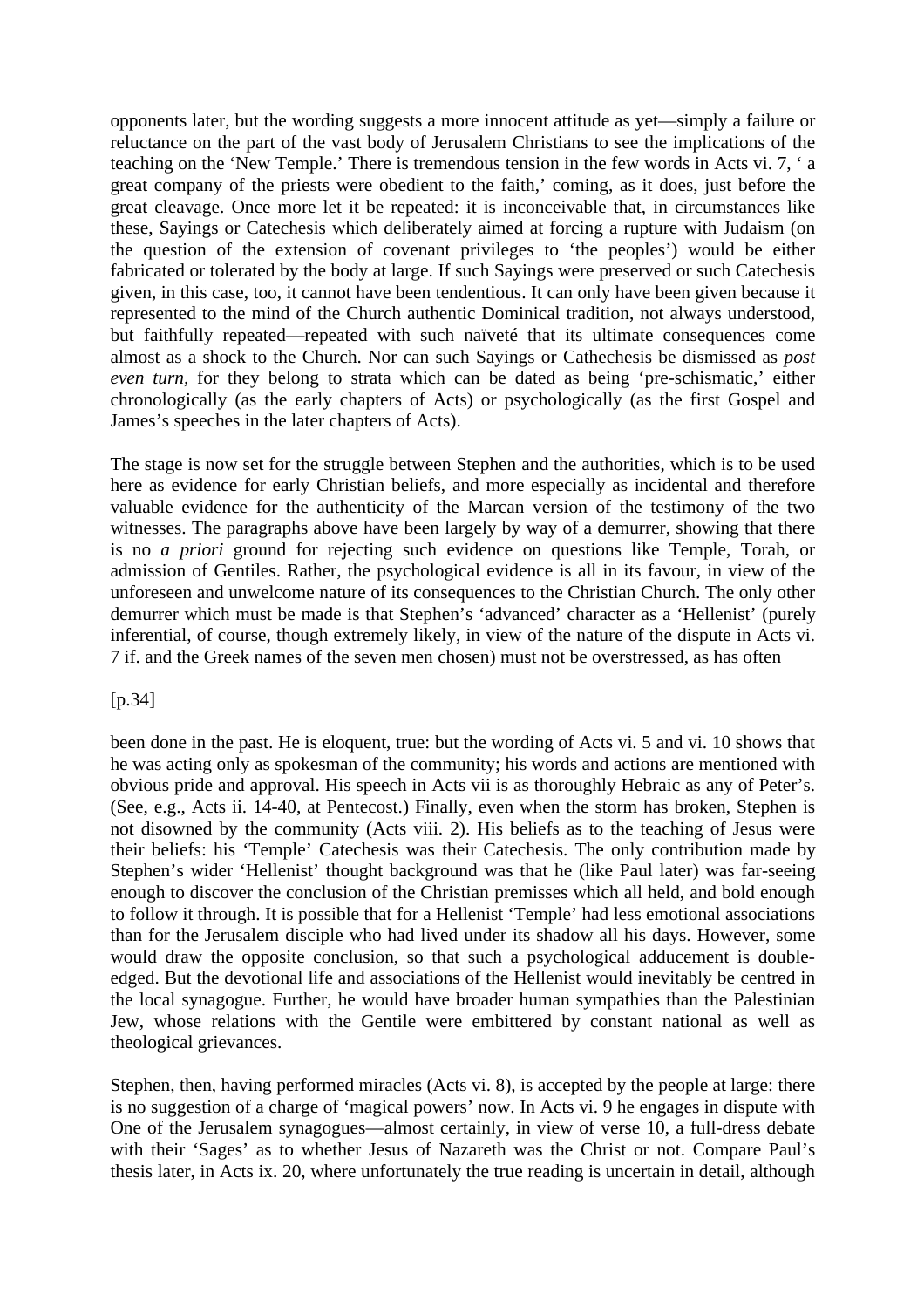the main sense is clear, or compare Acts xiii. 16 and following, if Acts ix be not accepted as directly relevant. This, be it noted, is no narrow Old-Jewish synagogue, but a synagogue as 'Hellenist' in constitution and sympathy as was Stephen himself. Worsted in the debates, the Hellenists turn to hired perjurers.<sup>15</sup> The parallel with the trial of the

### [p.35]

Lord, already close, becomes yet closer. 'Evidence' of blasphemy against Moses and God is thus procured—and it was for  $\beta \lambda \alpha \sigma \varphi \eta \mu \alpha$  that the Sanhedrin had found the Lord  $\psi \circ \chi \circ \varsigma$  $\theta$ avá $\tau$ ov, 'deserving of the capital penalty' (Mt. xxvi. 65, 66). In vi. 12, Stephen is arraigned in full council, and the same charges as those made against the Lord reappear: 'This man ceaseth not to speak blasphemous words against this holy place, and the law: for we have heard him say, that this Jesus of Nazareth shall destroy this place, and shall change the customs which Moses delivered us.' From the trial of Jesus to the mobbing of Paul in Acts xxi. 28, the Jewish accusation is constant and almost unvarying. Granted, then, that the charge is persistent, the question that must now be considered is whether it is true in any sense, or purely vexatious. Is the Lord, on Stephen's express testimony (Acts vi. 14, 'we have heard him say...'), undermining Temple and Torah? 'Are these things so? ', as the High Priest says (Acts vii. 1 linking with the exasperated question of Mt. xxvi. 62). If the persistence of the charge on the Jewish side is significant, far more significant is Stephen's defence.<sup>16</sup>

*Ex hypothesi,* these are 'false witnesses,' but, as in the case of the Lord's trial, there must have been some colour for the charge. Johnston (p. 60) well says that Stephen must have given at least some grounds for the charge levelled at him of disrespect for Temple. and Law. Here, too, the same psychological arguments hold good as those used above in support of the authenticity of the statement at the Lord's trial. Unless the Christian community had seen some relevance or meaning in the charges, even if it be one far from the minds of the accusers, there is no very obvious reason for their preservation and survival. It is clear from the numerous parallels between the trial of Christ and the trial of Stephen, which are deliberately stressed by the narrator (some of these have been noted above), that the community realized that the accusations made against Stephen were the very charges already directed

### [p.36]

against their Lord, however understood in both cases. Also, both in the case of the witnesses against Stephen and of those at the Lord's trial, the reference to the 'lying' nature of the evidence should not be overstressed. The Church may well have seen here a fulfilment of such Old Testament scriptures as Ps. xxvii. 12 and xxxv. 11. In the New Testament, the words 'false witnesses,'  $\mu \alpha \rho \tau \nu \rho \varepsilon \varsigma$  wevos  $\varsigma$ , Acts vi. 13, are thus virtually within 'quotation marks.' It would be quite sufficient, to justify its application, that the Christian community knew that the charges, in the sense in which the prosecution understood them, were not only untrue, but known to be so, and yet deliberately brought forward.

Nevertheless, from the irritated words of the Jews in verse 13 of chapter vi,  $\pi\alpha\hat{\nu}\epsilon\tau\alpha\hat{\lambda}\alpha\lambda\hat{\omega}\nu$ , 'is for ever saying,' it is obvious that, as in the case of Christ (see discussion above), this charge, however much deliberately distorted, is not based on some one rash and isolated

 $\overline{a}$ <sup>15</sup> See Rosh-ha-Shanah, fol. 22, col. 2, for this practice condemned but nevertheless instanced: Herschon, p. 50.

<sup>&</sup>lt;sup>16</sup> There is a brief but valuable section on this point in Flew (pp. 126-128): see also Johnston (pp. 60, 61 and 68).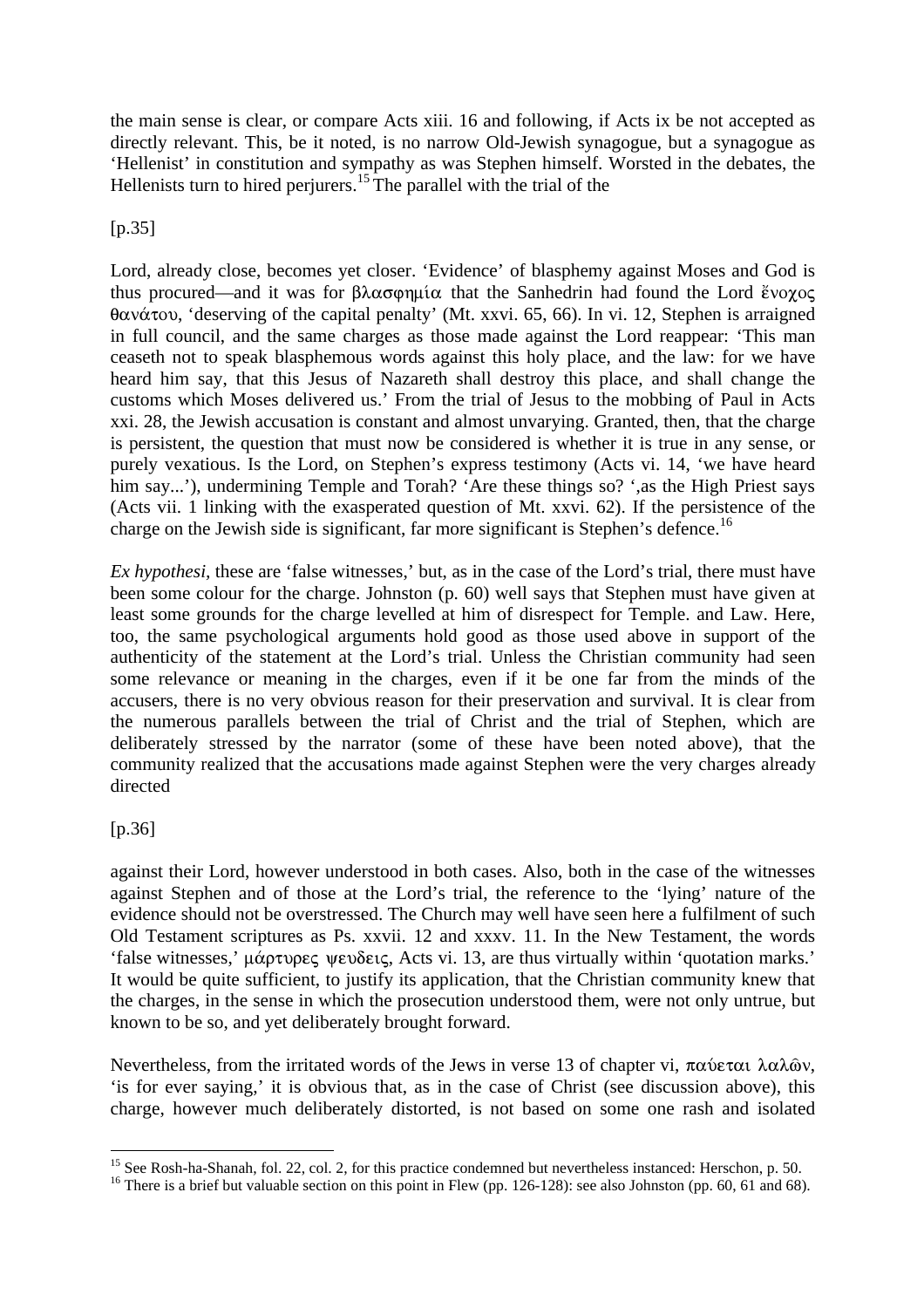utterance by Stephen, thrown out in the heat of a Jewish controversy. It is directed at his whole line of teaching (cf. the sweeping nature of the charge made against Paul in Acts xxi. 28). This teaching of Stephen's is interpreted as a continuous blasphemy against Moses and God (Acts vi. 11— probably the order here is meant as a crescendo of horror). It has been noted above that it was for 'blasphemy' (probably נְדוּפִיך 'gidduphin') that Jesus of Nazareth had been condemned to death from the Jewish point of view, whatever the reason in the eyes of the Roman civil government (Lk. xxiii. 2 and Jn. xix. 12). Now, to judge from the Synoptic record, the 'blasphemy' in the case of the Lord consisted solely in the admission (Mt. xxvi. 63, 64) that He was the Anointed, the Son of God, and also the supernatural Son of Man destined to be God's instrument to judge the world in a still future 'Visitation of Judgment.' The 'blasphemy' was thus in no sense connected directly with His teaching as to the suppression of either Temple or Torah. Yet, although it proved to be this same claim for the position of Jesus that was fatal to Stephen (Acts vii. 55-57), this was not the charge against him in the first place.

 $[p.37]$ 

When, in vi. 14, the false witnesses particularize the 'blasphemy,' it appears to have been a statement or statements to the effect that Jesus of Nazareth is to 'overthrow this place,'  $\kappa$ αταλύσει τόν τόπον τοῦτου, and to 'change the customs ( $\epsilon$ θη) which Moses gave us.' The abrogation of the latter, presumably the Torah considered in its ceremonial aspect, would account for the 'blasphemy against Moses,' thus disposing of one count in the charge. The 'blasphemy against God' must thus at least include, to their minds, the proclaimed abrogation of the material Temple (which they likewise assert, on Stephen's own authority, to be part of the 'Teaching of Jesus'); for the Temple *per se* has nothing to do with Moses, while to talk of its destruction is to deny the 'Presence' there.

True, Yoma, folio 9, column 2, denies that the Shekinah rested even on Ezra's restored Temple. Still, apart from the fact that this is based on a curious exegetic argument, it seems simply a *post eventum* explanation of the possibility of any Sack of the Temple. God, said they, had never really been there. In any case, Zebachim, folio 118, column 2, asserts that the Shekinah rested on the Temple as much as on Shiloh or Gibeon, so that the above cannot have been universally held by the orthodox, even after the Sack, let alone before it. Admittedly Zebachim does not specify here which Temple is meant, but its wording 'everlasting House' sounds like a generic phrase covering all the sequence of Temples, *quâ* Temple.<sup>17</sup>

The reference to 'this place,'  $\tau \circ \nu$   $\tau \circ \pi \circ \nu$ , must surely be specific, to  $\circ \alpha \nu \circ \tau \circ \pi \circ \tau$ , the Holy Place, as a Jewish periphrasis for the Temple. Compare the Lord's quotation of Daniel ix. 26 in Mt. xxiv. 15, and the reference to the 'holy place' there, where the LXX and Theodotion both have  $\tau\delta$   $\alpha$   $\gamma$  tov. This may just possibly explain the use of  $\tau\acute{o}$   $\pi$ o $\varsigma$  in Jn. xi. 48, and, as mentioned above, is clearly illustrated in Acts xxi. 28, the occasion of Paul's mobbing in the Temple by the Asiatic Jews. There the

[p.38]

 $\overline{a}$ <sup>17</sup> See Herschon, pp. 19 and 25 respectively: but Rashi believed that while the Shekinah had rested on the First Temple, it never did on the Second. (Commentary on Genesis ix. 27.)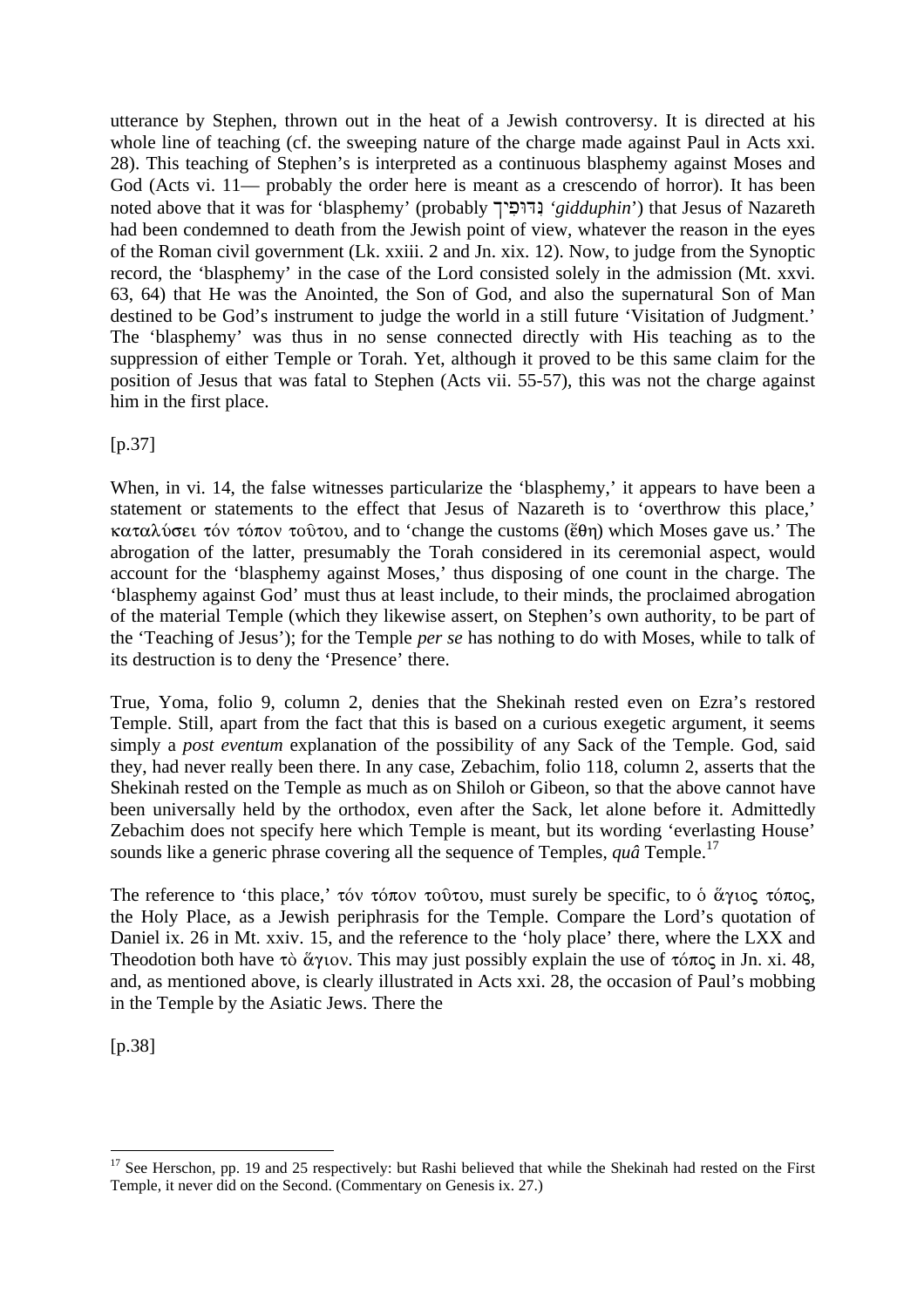phrases 'this place' and 'this holy place' are clearly used interchangeably. The Sanhedrin would then have been held in one of the many chambers or colonnades adjoining the Temple court, where Rabbis also taught or disputed, and Christians apparently gathered.<sup>18</sup>

Stephen's actual defence is striking in that it must be an example of the usual apologiae of the early Christians to such attacks. Broadly speaking, he counters the accusation of law-breaking by denying in his turn that the Jews have themselves kept the very Law which they protest that they are defending (verse 53, 'who received the law... and kept it not'). The other charge concerning the Temple he makes no attempt to parry. Instead, he virtually pleads guilty, but defends and justifies himself by showing that *'in vetere testamento, novum latet'*—that the 'New Testament' concept of the Church is the same as that held by the very Patriarchs, and that it is the contemporary Jewish doctrine of the Temple which is in error. Stephen's speech thus resolves itself into a great defence of the doctrine of the Church Invisible, based on a broad survey of the history of the people of God, and culminating in the point-blank statement that God does not dwell in man-made temples. That this is the admitted view of the full Old Testament revelation is proved by a citation of the necessary 'scripture,' in verses 49 and 50. The 'People of God' is itself the 'Holy Place' of God's special activity and presence on earth, for verse 38 tells of the manifested Presence and the words of Revelation to the nomad Ecclesia in the desert.<sup>19</sup>

There is a constant 'divine impatience,' a restlessness, in Stephen's speech: he seems to insist that this is a nomad Church, ever on the move. This is surely no accident, if God Himself is not a static 'Absolute' but the 'living God'

[p.39]

 $\overline{a}$ 

of the Hebrews, fully Personal and ever active. Further, underneath the surface of Stephen's speech, there is all the time the suggestion that 'natural man' could never understand God's way of working, and that to follow God's way has ever meant cleavage and rejection, even within the Chosen Folk. God's way is seen by Stephen as a constant denial and refusal of the outward and the obvious, because God's way of working is not the same as man's. Abram must leave his kindred (verse 3); he has no outward sign of the promised inheritance (verse 5). Already, in verse 9, the very Patriarchs are opposed to God's plan; opposition by the Egyptians was understandable (verse 19). Stephen is busy laying the foundations of his argument deep in Israel's pre-history: but, up to the Joseph-story, there are only hints here and there of what is to come. Orthodox Jewry could listen only with approval to such exegesis.

The climax of the speech in many ways is the Moses-story: for it is of blasphemy 'against Moses and against God' (vi. 11, 14) that Stephen is accused. Here again the parallelism to the Lord's attitude at His trial is complete: for Stephen rebuts the charge by going behind it to deeper and more far-reaching principles. The thesis is that Moses, so far from being the 'obvious man,' the universally acclaimed national law-giver, was in actual fact another stone rejected by the builders, whom nevertheless God had made the cornerstone of Israel's religious life. Stephen makes, in fact, the same accusation against the Jews as the Lord has done in Mt. xv. 3, etc., that they themselves were totally misunderstanding (and thus failing to

<sup>&</sup>lt;sup>18</sup> See Edersheim, L.T., 1. 244-5. (It may even be that, as Mauro suggests, the Christians were assembled there on the Day of Pentecost: this would link with Ezekiel xlvii.)

 $19$  It is outside the scope of this paper to consider the exact meaning and associations of this word to first-century Jews: Schmidt and Johnston have exhaustive treatments of the subject, and there is a most convincing article by Campbell in the J.T.S. 1948, pp. 130-142.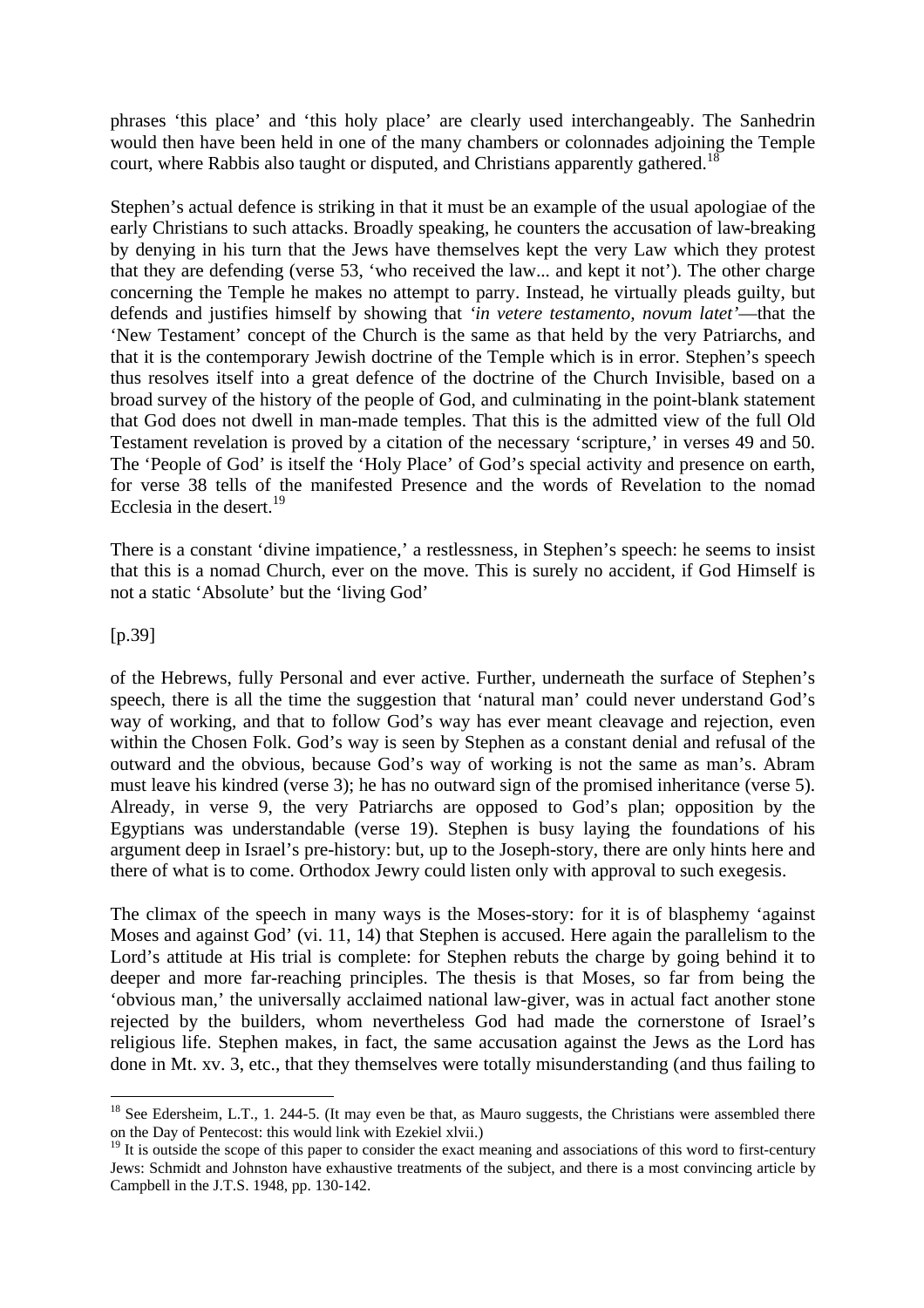keep) the very Mosaic law which was their pride. The hints of the coming storm are seen in verse 25, 'For he supposed his brethren would have understood... but they understood not.' So total was the contemporary Hebrew rejection of God's way in the Age of the Exodus that in verse 35 Moses can be described as 'This Moses, whom they refused.' Yet Stephen insists, and they tacitly agree, 'the same did God send..." This may be regarded as disposing satisfactorily of one of the two counts, from the Christian viewpoint at least. Now there remains a charge more difficult to meet, though more

 $[p.40]$ 

germane to the subject matter of this paper—that of the foretold destruction of the Temple by Jesus, involving, as it did to Jewish eyes, virtual 'contempt of the Shekinah.'

Consistently throughout the Old Testament, the ideal period of Israel's history is seen as her desert 'honeymoon' with God. Examples of this attitude could be multiplied from the prophets and religious historians. Hos. xi. 1-4 will serve as an instance of the conviction as firmly held by the early prophets, and Je. ii. 2 uses the actual 'honeymoon' metaphor. Stephen's speech is fully in the prophetic tradition here. To him, the erection of the Temple is a declension from God. Better in his eyes is the Meeting-Tent in the desert where God and His folk may ever be on the move, than a material building which attempts to 'localize' God—an attempt hopeless from the start, as the very builders realized (1 Ki. viii. 27). At this point Yoma, folio 9, column 2 (Herschon, p. 19), may again be cited. By admittedly curious exegetical methods, this denies the presence of the Shekinah in the Temple of Ezra, and asserts that 'the Shekinah rests only in the tents of Shem' (whereas of necessity the sons of Japhet were called in to help build the material Temple). There may here be a groping after the same truth: and it is scarcely necessary to remark that the author of 'Hebrews' draws his symbolism from the ideal Tent rather than the actual Temple. (It is only fair to say that the stress in Yoma is on 'Shem' and not on 'tents,' to judge from the immediate context.)

This contrast is doubly pointed in Stephen's apology, first in verses 38ff., where the rejected ideal life under Moses is portrayed; and secondly in the brevity of verse 47, 'But Solomon built Him an house.' Moses was with the Ecclesia in the desert, the gathering of God's folk. In its midst there was a divine Presence—for the 'angel' (e.g. in verse 38) seems to be only a later reverential substitute for the Godhead, possibly referring to the column of fire or cloud as its constant manifestation; but see Ex. xiv. 19, etc., for the explicit reference). Thirdly, as well as Gathering and divine Presence, there was constitutive, creative Word. Compare Acts vii. 38, still referring to Moses, 'who

 $[p.41]$ 

received the living *logia* to give us.' Here, surely, in the most primitive strata, are already the roots of the fully developed New Testament concept of the Church of God. Orthodox Judaism would admit all these as historic facts in the days of Moses: it might not so readily contemplate verse 39, telling of Israel's rejection of this ideal desert worship, when 'in their hearts' they 'turned back again into Egypt.'

Yet this was historically just as incontrovertible. Not only had Israel rejected Moses, God's man, in the first place, but they had also rejected God's Self-chosen manner of dwelling with men in favour of something more 'visible' and 'natural' (Acts vii. 41-43) in the shape of the Bull-symbol and later the full paraphernalia of Baal worship. So soon had the declension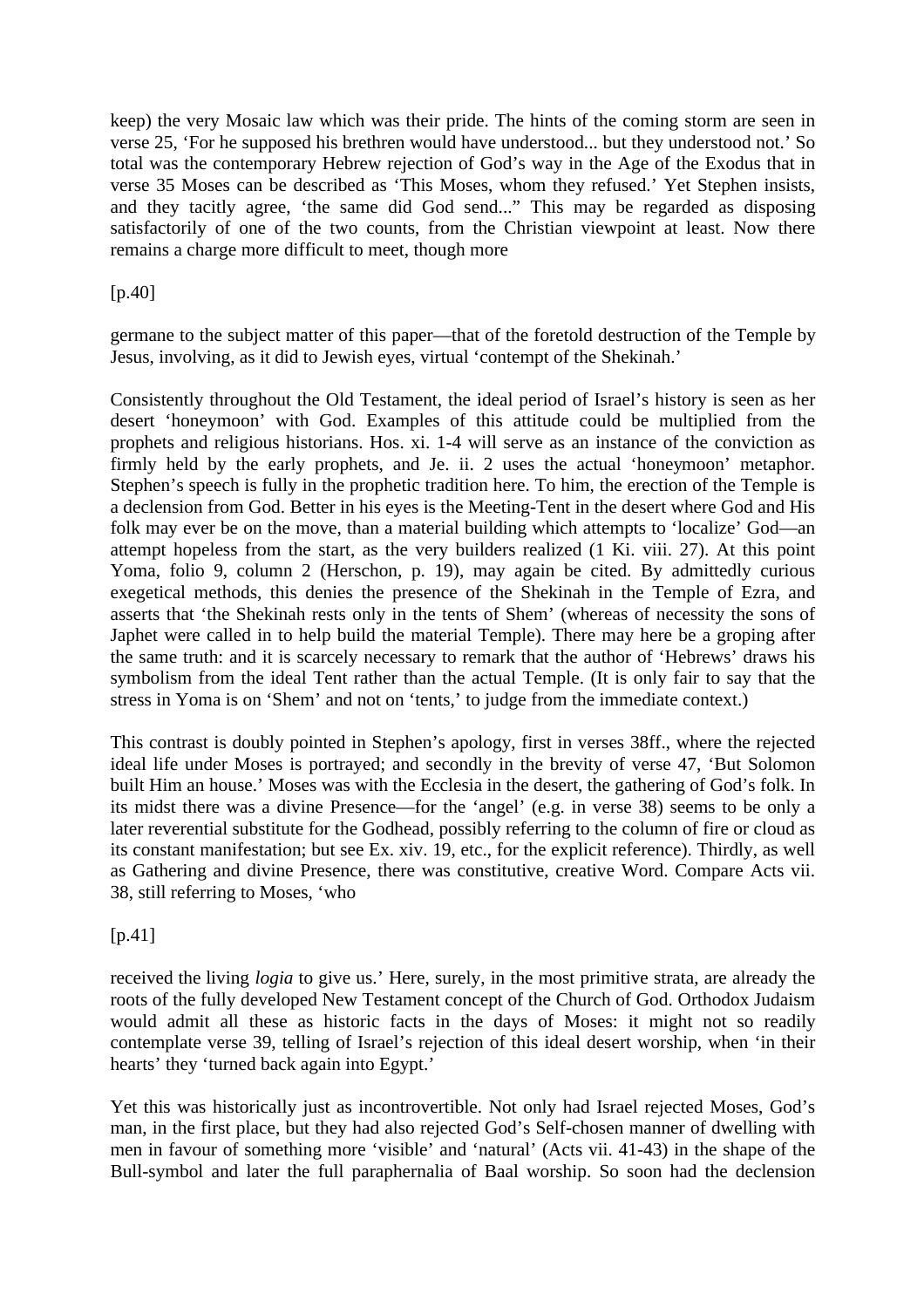come: so soon had Israel failed to listen to its prided revelation, its prided prophet. All this was in spite of the passionate protests of the prophets, as verse 42 shows, by its quotation of Amos v. 25-27 (which is but one example taken from many). But was there no Temple then? Was there no visible sign and place of God's dwelling with men on earth? Yes, there was the 'trysting-tent,' as Moffatt well translates it—the 'Tent of the Testimony' of verse 44, for so the LXX translates du@w{m (*mo'edh*)*,* where God dwelt in the midst of His people. This was no static dwelling-place: it was the covenanted meeting-place of God and man: it was the Gathering-Tent, dependent for its existence on the Congregation, the Presence, and the Word of Covenant.

Now Stephen, in verse 44, allows the desert meeting-tent. He is careful to stress, like the author of 'Hebrews,' its divine ordination and planning (Acts vii. 44 and Heb. viii. 5, following Ex. xxv. 40). In verse 46, David's desire 'to find a tabernacle for the God of Jacob' is noted, quoting Ps. cxxxii. 5. The context suggests a general approval, yet verse 47, the phrase, 'but Solomon built Him an house,' can only be disapproving, as pointed out above. This is made doubly clear by the outburst of verse 51, directed against the Jews, but obviously suggested by Solomon's action. Therefore it seems fairly clear that it is the

[p.42]

popularly held Jewish 'doctrine of the Temple' which Stephen is really attacking when he accuses the Jews of opposition to the Holy Spirit. Yet this particular instance is linked in his mind with the constant opposition of Jewry to God's ways of dealing with men, and in particular it is linked with their rejection of Jesus (verse 52). Thus, to his mind, the Jewish rejection of the true Messiah is linked with their faulty Temple doctrine. Their rejection of Him is tantamount to the action of their forefathers in rejecting the Tabernacle for the Temple: so much is clear from the thought-sequence of the speech.

Two conclusions seem at least highly probable. The first is that Stephen considered Jesus of Nazareth as the true 'Tabernacle.' Secondly, it may be inferred that the Jewish charge against Stephen was partially true. He did, it would seem, teach a supersession of the Temple 'made with hands' in favour of some other form of worship which is not directly particularized in his speech, but is analogous to the Tabernacle worship, and is connected with Jesus of Nazareth. To judge from Stephen's outburst, his view was totally different from that of orthodox Jewry, and yet in accord with Old Testament Revelation.

Further, as has been argued above, if Stephen taught this it was with the obvious approval of the whole Christian body. This is shown both by the nature of the approving references to Stephen throughout (e.g. Acts vi. 5, 8, 15 and Acts vii. 55), and by the way in which his whole trial and martyrdom is seen by the community as a following in the footsteps of Christ. In addition, after his death, no attempt is made to disown his teaching. But if this teaching, leading to results which were unwelcome (e.g. the rupture with Jewry thus forced), was yet acknowledged and endorsed by the community, there can be only one answer: they acknowledged and recognized Stephen's teaching as the teaching of the Lord. Thus the sole 'Hellenist' feature of Stephen's contribution is that, while all sections of the Church cherished the Sayings about the Temple, only the Hellenists saw their full force. Only they were sufficiently divorced (or at least detached) from Palestinian orthodoxy

 $[p.43]$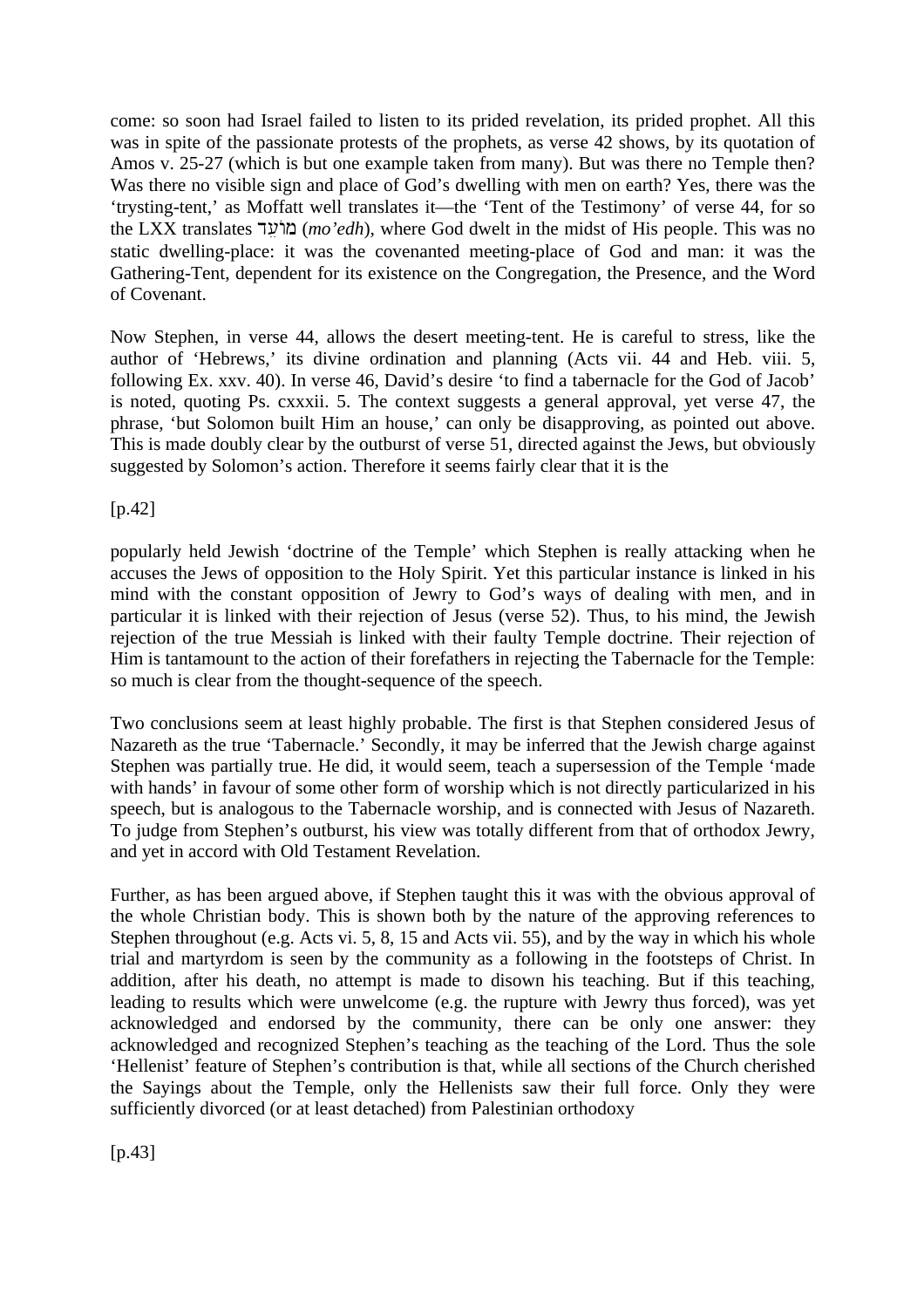to press the Sayings to their conclusion. But it is as well to remember that by the very nature of circumstances it must have been Palestinians, not Hellenists, who recorded and retold the Sayings in the first place. Even the rigidly Jewish-Christian church of the first Gospel believed in the coming destruction of the Temple. This 'broadening' is, then, no Hellenist accretion but an integral part of the Evangel.

Both from the form of the Jewish accusation and from the wording of Stephen's reply, it seems an inescapable conclusion that Stephen knew of some of the Lord's Temple-Sayings, and probably, in particular, of the Marcan Saying including the pair of correlated adjectives, to which reference has been made above (Mk. xiv. 58). The form of the accusation in Acts vi. 12-14 at least presumes that Stephen was in the habit (cf. v. 13, 'ceaseth not') of quoting some Saying of Jesus which foretold the downfall of the material Temple, whether with an inner 'nuance' or not. The occurrence of the key word  $\chi$  *exportation* in vii. 48, linking as it does with Paul's Areopagus speech in Acts xvii (especially verse 24), not to mention later New Testament contexts, suggests a unified Christian Catechesis on the subject. This may well go back to the Saying of the Lord already noted as presumed in the Synoptists and preserved in germ in Jn. ii.  $19<sup>20</sup>$  But the quotation of such verses at such a juncture at the very least suggests that Stephen was acquainted with the similar Saving of the Lord in Mt. xxiii. 22, in a Temple-context. To judge from the first Evangelist, in the Jewish-Christian churches of Palestine or possibly Syria<sup>21</sup> such Sayings were usually preserved in 'catenae' or strings, and therefore it is a possible assumption that Stephen knew, not only of the allusion by

### [p.44]

the Lord to Is. lxvi, but also of the Temple-context, in which it was apparently preserved and recounted.

Amid much that must remain speculative, what may be considered as definitely established? First, Stephen had a consistent scheme of teaching about the Temple and the relation to it of Jesus of Nazareth. Secondly, in particular, he sees a close parallel between the rejection of the Tabernacle in favour of the Temple, and the rejection of Jesus—again in favour of the Temple. Both acts alike are characterized by him as resistance to God's plan and purpose. Thirdly, while he mentions with approval David's desire to build Him a 'bivouac'  $(\sigma \kappa \hat{\eta} \nu \omega)$ , yet he obviously does not consider that Solomon's Temple fulfils this desire. Yet, as a good Jew, he must have accepted 2 Sa. vii. 12, 13, the promise that a 'Son of David' would build God a 'house'—the same 'Son of David' whose kingdom was to be established for ever. Therefore, presumably, he still looked for a fulfilment of this promise. Fourthly, from Pentecost onwards it is a constant claim of the Jewish Church that it lives in the 'Messianic age' of fulfilment. Fifthly, from the whole tone of the speech, it is obvious that this fulfilment cannot be in the form of any material temple, 'made with hands.' Sixthly, while he nowhere directly equates Jesus with the New Temple, yet it has been noted above that, to him, the climax of Israel's rejection of God's self-chosen way of worship is not Israel's desert-idolatry (vii. 41), nor even their rejection of Tabernacle for Temple (vii. 47), but their rejection of the person of the 'Righteous One.' Of course, it might be argued that this may be no more than the supreme specific instance of the general thesis of Israel's rejection of God's

 $\overline{a}$ 

<sup>&</sup>lt;sup>20</sup> See Moule, J.T.S., April 1950, 'Sanctuary and Sacrifice ...' for this line of Catechesis. It may also be significant that Stephen in verses 48-50, to support the statement that God does not have a static material dwelling place, claims (like any good Jew) 'the prophet' as authority (i.e. Is. lxvi. 1, 2, with a possible sidelong glance at Ps. xi, 4).

 $^{\overline{2}1}$  See Kilpatrick, pp. 132-134.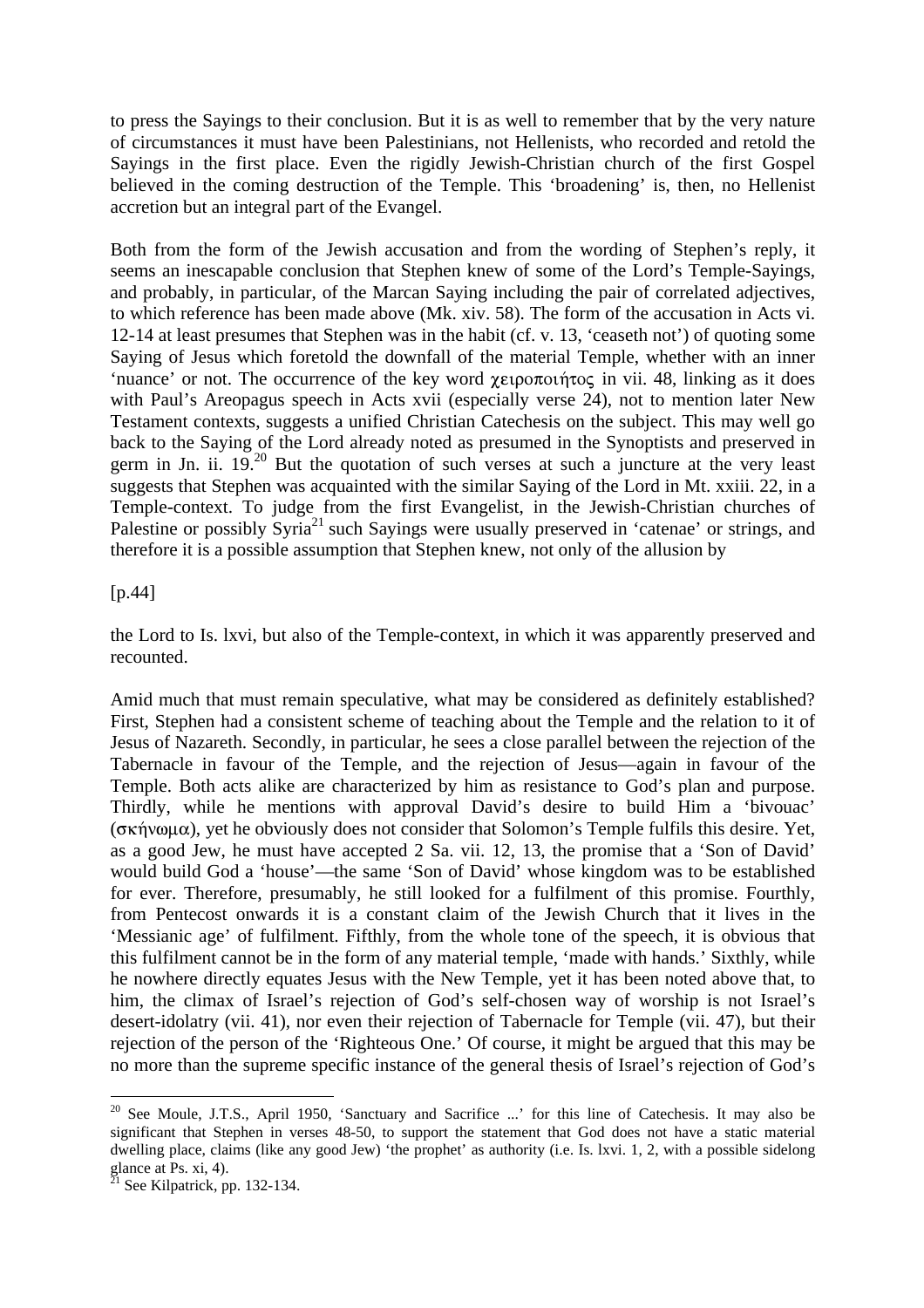way of working. It may also be argued that there is, in the reference to Jesus, no direct reference to methods of worship. In view, however, of the fact that Stephen's speech is so much concerned with God's revelation in the sphere of worship, such an explanation does not seem adequate, while in any case the general here too contains the particular. The whole theological teaching of the Old Testament could be broadly summed up as dealing with two questions

 $[p.45]$ 

—what God is, and how, consequently, He is to be worshipped by man (cf. the Lord's two statements to the Samaritan woman in Jn. iv. 24). Therefore to reject any new Revelation of God was bound to impinge on the sphere of worship.

Stephen, in Acts vii. 52, had pointed out that the Jewish opposition to the prophets was bitter, and that this opposition to the prophetic message culminated in the opposition to the Messiah. But it is scarcely necessary to note that much of the prophetic message was concerned with Israel's faulty apprehension of the true way in which God was to be worshipped: this is a constant theme of the prophets from Amos to Jeremiah. Lest it be objected that this aspect of prophetic teaching was not prominent in Stephen's mind at the time, it is noteworthy that, in verses 42 and 43 above, Amos v. 25-27 is cited with reference to this very aspect of worship. Thus the 'resistance to the Holy Ghost' exemplified in the rejection of the prophets, and *par excellence* in the rejection of the Anointed, is intimately connected with the question as to the method of worshipping God.

It does therefore seem that several lines of evidence converge to point to the identification, in Stephen's mind, of Jesus with the New Temple—or rather New Tabernacle—that was to make the material Temple superfluous. Certainly in its coming destruction all 'parties' of the Church believed, and believed it on the grounds of some Dominical utterance. A further point, linking with the original Saying, is that Stephen thinks in this context of no earthly Jesus. Instead, verses 55 and 56 show that it is the risen, glorified Christ of whom he thinks, and again in terms, and even words, which suggest acquaintance with the Lord's Sayings at the trial scene (cf. Mt. xxvi. 64 in particular). If so, the Christian Catechesis on the 'New Temple' would seem to have been both unified from the start, and firmly based on Sayings of Jesus.

For the existence of these Sayings there is not only the indirect Synoptic and direct Johannine evidence, but also the evidence of the persistence of the charge of the two witnesses. Moreover, from this context in Acts, it

[p.46]

appears that the Jews, Stephen and the Christian community alike held that this Templeteaching, however much or little understood, derived from the Lord Himself. For the nature of the Catechesis, there are again the various Evangel-sayings and interpretations, along with the developed apologia of Stephen. This, from the very fact that it is recorded not only without disownment but with actual approval, must represent the mind of 'Judaic' as well as 'Hellenist' Christianity. Such evidence of unanimity between two sections as diverse as these, particularly in the heated atmosphere of the dispute within the Church in Acts vi, is most important, especially since the actual results were so unwelcome to at least one of the parties. A similar example of unanimity, again in spite of results un-welcome to one party, is shown by Paul's appeal in Gal. ii amid the 'Judaizer' controversy, to the common gospel.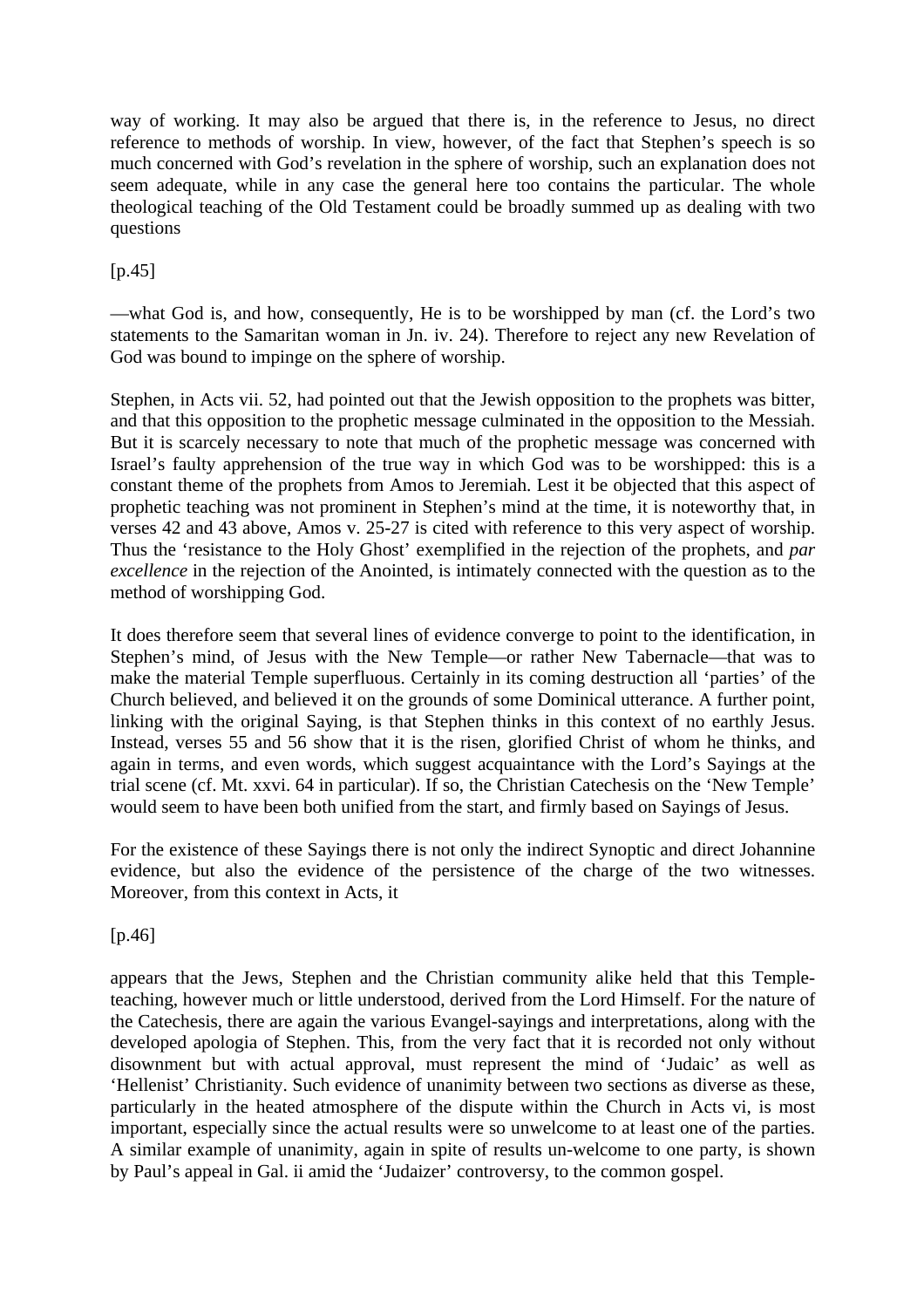By the terms of this paper, it is not permissible to move into the later 'Pauline' strata of the New Testament. Nevertheless, did space allow it, a detailed examination of the speech of James at the Council of Jerusalem, Acts xv. 13 if., would supply valuable evidence. (Here Mauro has some shrewd remarks.) The chief point of interest at the moment is the quotation of Amos ix. 11, 12 in verses 16-18. In brief, the conclusions to be drawn from (a) the use of this quotation in such a context, and (b) its application by James as a proof-text to a case like the admission of the Gentiles, are as follows: (1) James, *inter alia,* claims the present fulfilment of a prophecy concerning the rebuilding by God of the fallen and ruined 'Tabernacle of David'; (2) this prophecy is intimately linked with another, promising (at least in the form in which James quotes it) an in-gathering of Gentiles; (3) the link between the two is so intimate that, in both the original Amos-context and in Acts, the second is regarded as at least a direct result of the first—or, to give the particles their full force, the first is regarded as taking place 'in order that' the second may ensue. In view of the use of tv $\alpha$  for  $\omega \sigma \tau \epsilon$  in New Testament Greek, this 'final' aspect cannot be stressed, but at least it suggests a close link; (4) this prophecy is unani-

[p.47]

mously accepted by the Jewish-Christian Church of Jerusalem, as being the necessary 'scripture' warranting the admission of the Gentiles: therefore they, like James, obviously accepted it as immediately applicable to their own circumstances; (5) but if so they must have also regarded the restoration of the 'Tabernacle of David' as a present, or immediately past, event. James may have regarded the 'restoration' as taking place before, and as a necessary condition of, the 'ingathering': or he may have regarded the two as synonymous. A common Old Testament idiom would then allow the use of the  $\tilde{v}$  v $\alpha$ . Some relevance to the 'admission of the Gentiles' James assuredly saw in the reference to the rebuilt Tabernacle or he would have scarcely begun his quotation when he did. To say that the seemingly irrelevant verse is quoted as a smooth introduction is foreign to all Semitic ways of thought. Both New Testament and Rabbinics provide too many examples of the abrupt introduction of mere fragments of verses as proof-texts to justify such a view. (6) True, this proves only that James himself saw some relevance in this particular verse. The rest of the Council may have simply been swayed by the reference to the Gentiles in the second part of the quotation. Yet there is always the argument that the Christian community must at least have seen the relevance of James's full quotation afterwards, or there is no psychological reason for its preservation, endorsement and ultimate recording. (Can they have seen a correspondence between the άνοικοδομήσω, 'I will build up,' of verse 16, and the δύναμαι... οἰκοδομήσαι, 'I can build,' of Mt. xxvi. 61, the trial scene?)

In view of the other early evidence in Synoptists and Acts, it does not seem unreasonable to assume that the 'rebuilt' Tabernacle of David is, here at least, equated with the Risen Lord. Compare again Jn. xii. 21 (the Sign of the Coming of the Greeks) with the Lord's reaction t.o the request, in verses 23 and 24. The Church certainly realized some intimate, if often unexplained, connection between the death of Christ and the admission of the Gentiles). If so, various other pieces of the jigsaw fit into place—notice-

### [p.48]

ably Stephen's reference to David's 'Tabernacle' in Acts vii. 46, side by side with his obvious disapproval of Solomon's 'house.' On this whole question Mauro has much that is suggestive, amid much that seems fanciful—e.g. his theory that David's temporary Tabernacle-worship of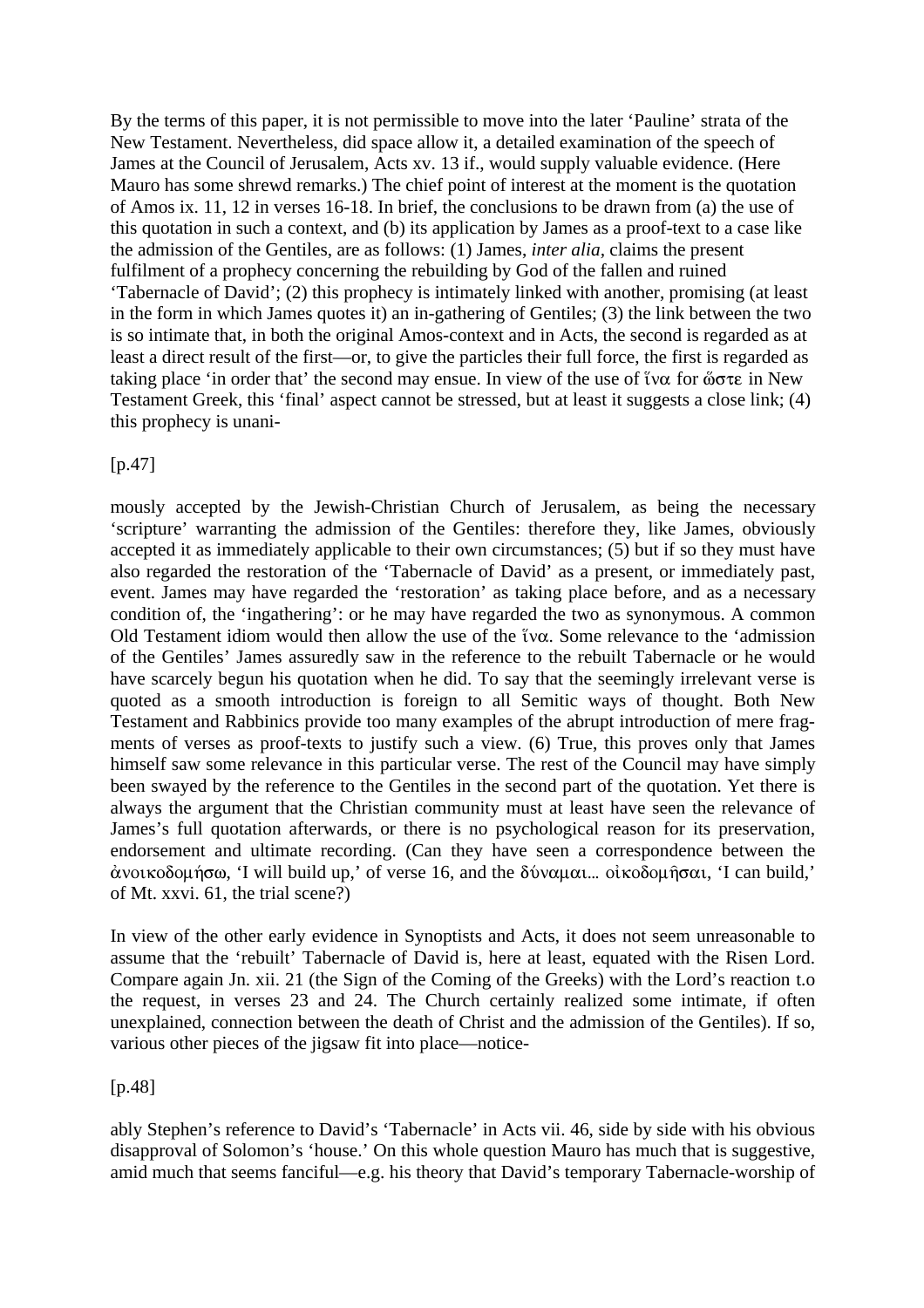God was virtually non-priestly and non-sacrificial in any full liturgical sense. But while it may well be that the full ritual of later Levitical Temple-worship was not practicable, and that the king might act himself as priest on occasions, there had been regular priests and regular sacrifice before the Ark at least since Shiloh-days (see the opening chapters of 1 Sa. *passim*) and the priests of Nob continued it (1 Sa. xxi). True, from 2 Sa. vii. 2 it is clear that, during all David's days at least, the Ark remained 'under canvas,' and it is presumably the symbolism of this which appeals to the New Testament writers.

It must be admitted that it is not at all clear exactly what James understood by 'the Tabernacle of David.' Was he referring to the tent that David pitched for the Ark, or merely to David's household and kingly line? While the first interpretations would be more congenial to the rest of the evidence in the New Testament (see Acts vii. 46, for instance), the second must not be totally ruled out. In either case the reference could be to the Resurrection of Christ as being of the House of David, so that the question is not of the first importance. Indeed, possibly both explanations were accepted, thus giving 'a double level' of truth, congenial to the early Church, as seen through Johannine eyes at least.

This identification of the Resurrection of Christ with the 'raising-up' of David's Tent may perhaps be found elsewhere. Peter's speech on the Day of Pentecost (Acts ii. 14 if.) shows that, from the very start, the Christian Church believed that the Lord's Resurrection was in direct fulfilment of promises made to (and prophecies made by) David. Once again, for the purposes of illustration, a glance may be taken at some of the earliest 'Pauline' evidence in the New Testament. Acts xiii. 16 ff. contains the apologia delivered in the synagogue of Pisidian Antioch. Amid

[p.49]

 $\overline{a}$ 

many points of similarity to the early speeches of Acts, Paul, in verse 34, sees the raising-up of Christ as a fulfilment of a boon promised to David.<sup>22</sup>

The importance of this should not be underestimated. Here is a 'complex' of ideas, all separately drawn from the Old Testament, where they are distinct strands, and all first seen to meet in Christ by the early Church. Christ is the Son of David by natural descent, and yet not only that but more (Mt. xxii. 42, 43). A 'Son of David' is destined to build ' a house' for God, and yet this 'Son' was not considered to be Solomon (Acts vii. 47). In fact, the 'house' was not to be a material dwelling place at all (Acts vii. 48 ff.). To this, James's speech in Acts xv (which can hardly be accused of 'Pauline' influence) adds the important details that, in this new age, there is to be an ingathering of Gentiles (verse 17), and that this ingathering will have been preceded, and indeed caused, by a rebuilding of the overthrown 'Tabernacle of David' (verse 16). This is the fulfilment of God's promises to David and His covenant with him—which is, after all, the constant ground of Israel's appeal to God in later days (Ps. lxxxix. 49, etc.).

But it has been shown above that, from the days of Acts ii onwards, the physical resurrection of Christ was considered as fulfilling, *par excellence,* the Davidic promise. Therefore the only logical conclusion is that the crumbling and then rebuilt 'Tabernacle of David' is equated with

<sup>&</sup>lt;sup>22</sup> The exact meaning of the LXX  $\tau\dot{\alpha}$   $\ddot{\sigma}\sigma\alpha$ , both here and in Is. lv. 3, must surely be understood in the light of such Old Testament passages as Ps. lxxxix. 28, where God's eternal **100** (*chesed*), 'merciful love' to David, is again linked with the Everlasting Covenant, as in Is. lv. 3. In Ps. lxxxix. 28 even the LXX has  $\epsilon \lambda \epsilon o \varsigma$ .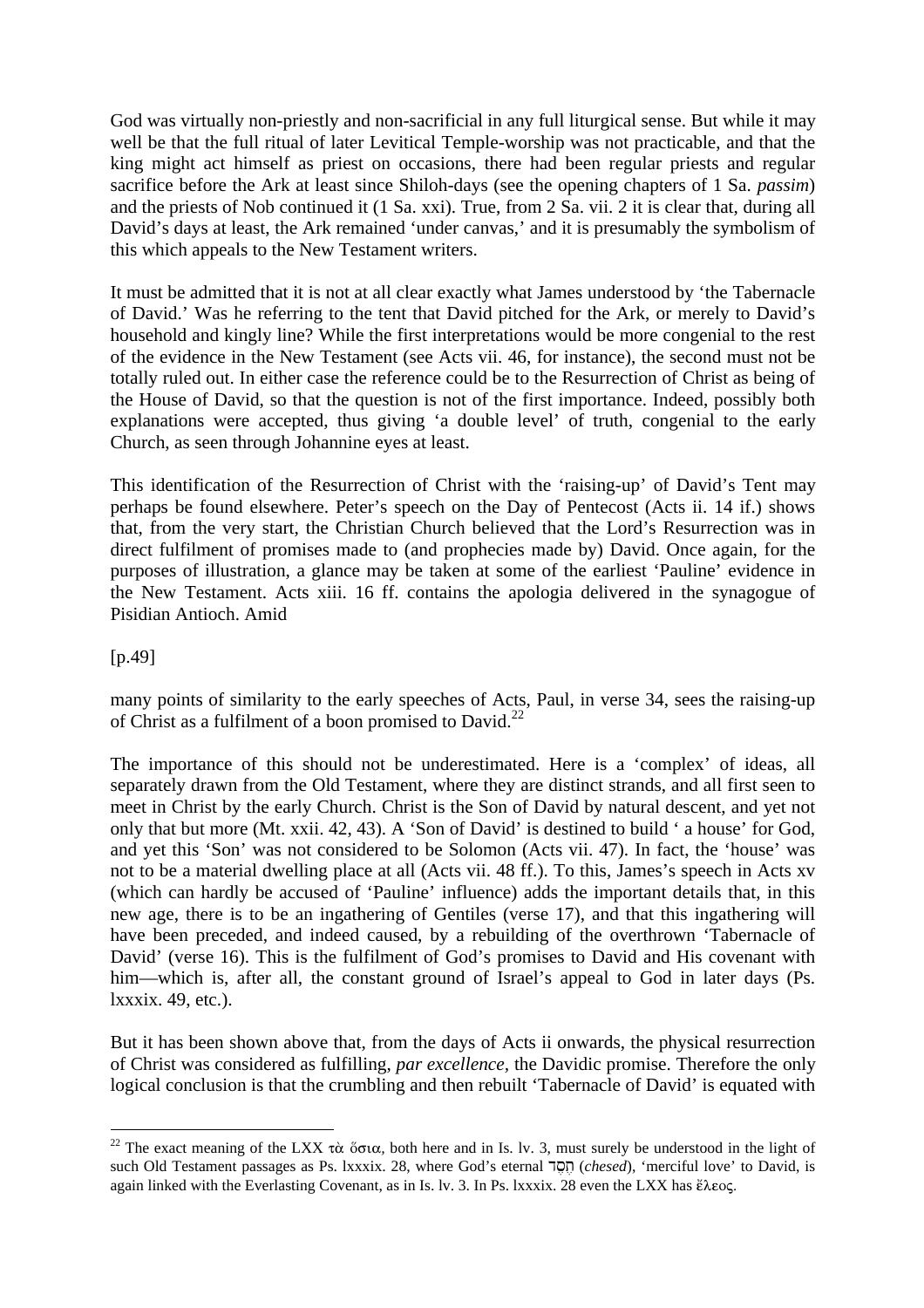the 'destroyed' body of Christ, which God raised up again as a prelude to the admission of the Gentiles. But if so, and if Jesus was seen by the early Christians as 'Son of David,' and if they were looking for no materialistic fulfilment of the promise that David's son would build the House, then 'the House' must be equated with the 'Tabernacle of David.' There does not seem to be any other possibility. The early Christians cannot have

### [p.50]

 $\overline{a}$ 

considered the promise about 'building the House' as unfulfilled. If so, they would not have mentioned it so freely as a proof-text in their apologetic, for it would have been an obvious weak point on which their Jewish foes would pounce. Neither did they consider it as still in the future; or at least, if they did, there is no sign of it in Acts. Throughout this period, the emphasis is on 'realized eschatology': these are the 'last days,' says Peter in Acts ii. 16, 17, and James in Acts xv. 16, 17 concurs. Apart from an imminent Parousia and Vindication, all is fulfilled and present. The explanation must thus be one simple and ready to hand, taken as a matter of course by the Church and hence often unexpressed. If so, the double equation of the Temple and Tabernacle of David with the Lord's risen body seems the only solution.

That the Christians preferred to speak of Him in terms of 'Tabernacle' is very understandable, both in view of the fact that the symbolism of 'Tabernacle' is consistently preferred to that of 'Temple' throughout the New Testament (i.e. 'tent' rather than 'house '), and also since the material Jewish Temple was still standing, although the Church believed it doomed. As seen above, most of the Palestinian Christians at least seem to have had no wish to abandon the old order. They still used the Temple as the Lord had done—as a 'house of prayer'—and had thus no wish to force a breach by stressing the existence of a new Temple.<sup>23</sup> After the breach with Jewry, the use of the 'New Temple' concept becomes freer, until in 'Hebrews' the stress becomes almost defiant. $^{24}$ 

<sup>&</sup>lt;sup>23</sup> A similar caution, directed Romewards, may perhaps be seen in the avoidance of the 'Christ the King' concept in the New Testament Epistles.

<sup>&</sup>lt;sup>24</sup> See Moule again, 'We have a Temple,' etc., *loc. cit.* (p. 37) on Heb. viii, x.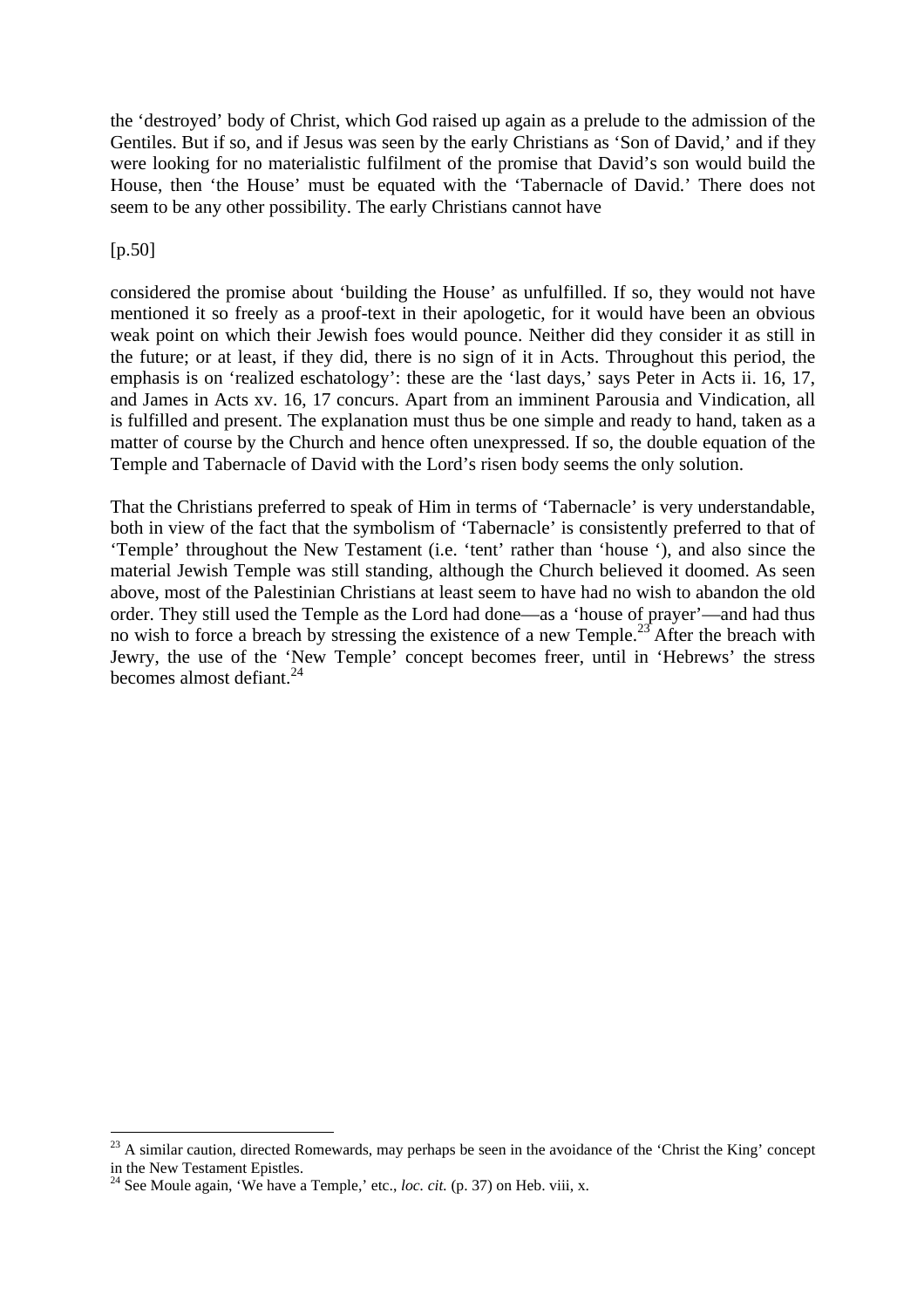### [p.51]

### **CHAPTER III**

As result of this study, two facts seem to be clear. One is that, as argued in the first section, the members of the Christian community knew of some Saying or Sayings of Jesus that, at least in the Resurrection-light and after Pentecost, were capable of bearing such an interpretation. Otherwise, the origin of such a belief is inexplicable. The other conclusion, as argued in the second section, is that there are no major aspects of the full Pauline teaching on the 'body of Christ' which cannot be found in germ and essence in the earliest strata of New Testament Christianity, in a fully Jewish *milieu,* before the decisive breach with the Temple. James's speech in Acts xv is purely a chronological, not a psychological, exception to this: for it can be seen from Acts xxi. 18-26 that James remained at a virtually 'pre-rupture' stage to the last. (So, too, both the Epistle of James and Jewish tradition suggest.) The significance of these facts must now be considered, the first briefly, the second at greater length.

The first requires little comment. The study of contexts drawn from Acts has but reinforced the argument drawn from a study of Synoptic, especially Matthaean, material. The decision to restrict the evidence to this particular Gospel was deliberate, not from any beliefs in .its primacy, but from the simple fact that it obviously emanates from a strongly Jewish-Christian church, and therefore is far from any suspicion of 'Hellenist' or 'Pauline' influence. Similarly in Acts, even where, as in the case of Stephen, 'Hellenist' material has been used, an attempt has been made to show that this is derived from a 'common pool' of traditions and teaching, shared with, and endorsed by, the whole Jewish-Christian community. The persistence of what was virtually the same Jewish charge against Christianity from the days of the Lord to the days of Stephen, and then onwards to the days of Paul, is significant: but the full force of this will be considered below.

It is enough at the moment to reiterate that all the data,

### $[p.52]$

particularly the psychological evidence, demand the following conclusions: (1) There was a certain amount of truth in the charge of the two witnesses at the trial of the Lord, as in that of the witnesses at Stephen's trial. (2) The fuller Marcan version of the Saying, especially in respect of its pair of correlated adjectives, represents what the early Church fully believed to be the teaching of the Lord. (3) These points are inexplicable unless the Saying recorded in the fourth Gospel at the account of the Temple purge (Jn. ii. 19) be accepted. (4) The interpretation there given is not merely 'Johannine mysticism,' but corresponds to the primitive post-resurrection belief of the Church at large.

But if this is so, it leads directly to the second main thesis. Not only is the authenticity of the Johannine Saying vindicated, but, *mutatis mutandis,* there is nothing in the fully developed Pauline system of teaching on the Church which does not exist in the earliest New Testament strata, either explicitly or implicitly. The Church is, from the start, convinced that the Risen Lord—who had even in His earthly lifetime been God's Tabernacle — is the New Temple. His risen body is the New Temple 'not made with hands,' and, however much or little understood, this truth cannot at least have been taken in any materializing sense. Nevertheless,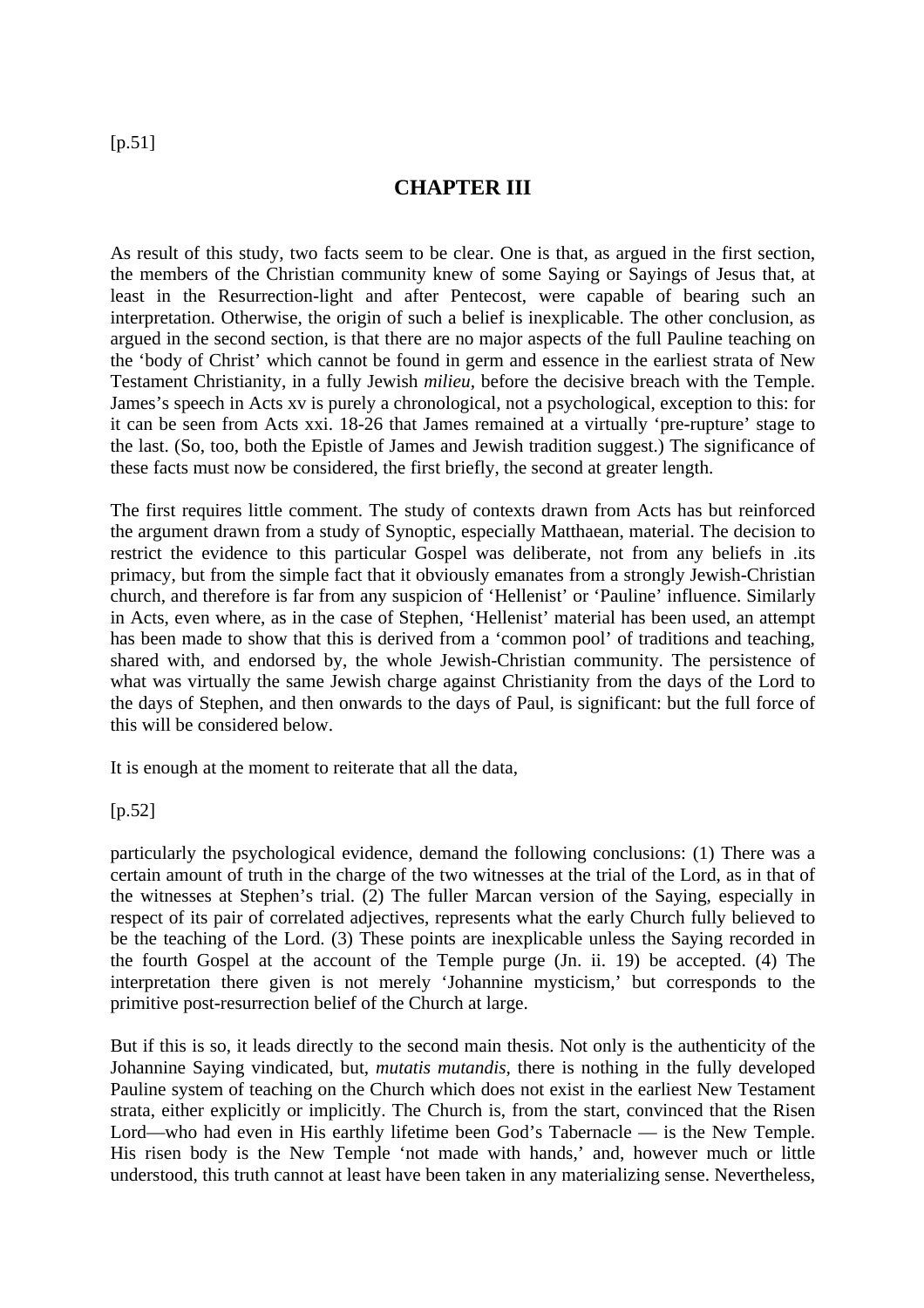it may be claimed that there is no evidence that the community as yet identified itself with this body of Christ, this new Temple. This may be upheld as the distinctive Pauline contribution (e.g. Johnston, p. 75), accompanying the Pauline doctrine of the *'unio mystica'* between Christ and the believer.

Space will not permit a full discussion here, but, in brief, a claim like the above at once involves an assertion that a self-consciously Messianic community was incapable of identifying itself with its constitutive Messiah. In view of the justifiable stress today on the Semitic concept of 'corporate personality,' and the researches into the 'corporate-individual' nature of the Messianic figure in Jewish thought, this is a dangerously weak position.<sup>25</sup> The most

 $[p.53]$ 

that can legitimately be allowed is that such a belief, while probably inherent before, is not in fact made explicit until Paul's formulation of it in theological terms. The very fact that such steps in the argument are omitted or tacitly presumed merely proves the bona fide nature of the primitive evidence. If these strata had been 'touched-up' in the interests of later Pauline Christianity, as extreme critics might suggest, then it is inconceivable that such 'gaps' should exist. To suppose that later writers deliberately omitted important links in the chain, in the interests of reproducing a bastard patina of primitive simplicity, is to assume an artistic subtlety which does not appear in the most blatant of surviving heretical Gospels or Acts.

If, then, these early strata be accepted at their face value, as bona fide accounts of the beliefs and teaching of primitive Christianity, it is of the greatest significance that the teaching on such a subject should remain virtually constant throughout the whole conspectus of the New Testament period, from at least Pentecost onwards, and probably from the Resurrection. It implies, as stated above, that such a belief is firmly based on the remembered Sayings of Jesus. It further implies the existence of a definite 'Catechesis,' or Christian teaching, along these lines—in which, presumably, Paul, like all other converts, would be trained.

The evidence for the existence and content of such a catechetical form has been admirably presented by C. F. D. Moule, in his article in J.T.S. entitled 'Sanctuary and Sacrifice in the Church of the New Testament.' Although Mr. Moule's paper was actually read at Oxford in November 1949, it did not become generally available until its appearance in the J.T.S. for April 1950, by which time this paper was well-nigh finished. Any similar conclusions have, therefore, been reached as a result of independent study and investigation of the evidence. This, when sifted, seems to point irresistibly to the existence of such a 'form' whose broad outline is clear, whatever dispute there may legitimately be as to its detailed content at various stages.

Certain provisos must, however, be made. There is a danger of imagining such 'forms' as deliberate and self-

 $[p.54]$ 

conscious in origin, and stereotyped in result. Psychologically and historically this seems false to the world of Acts, whatever truth it may have when applied to the didactic or hortatory

 $\overline{a}$  $^{25}$  But see Johnston's footnote on p. 55 criticizing Manson.